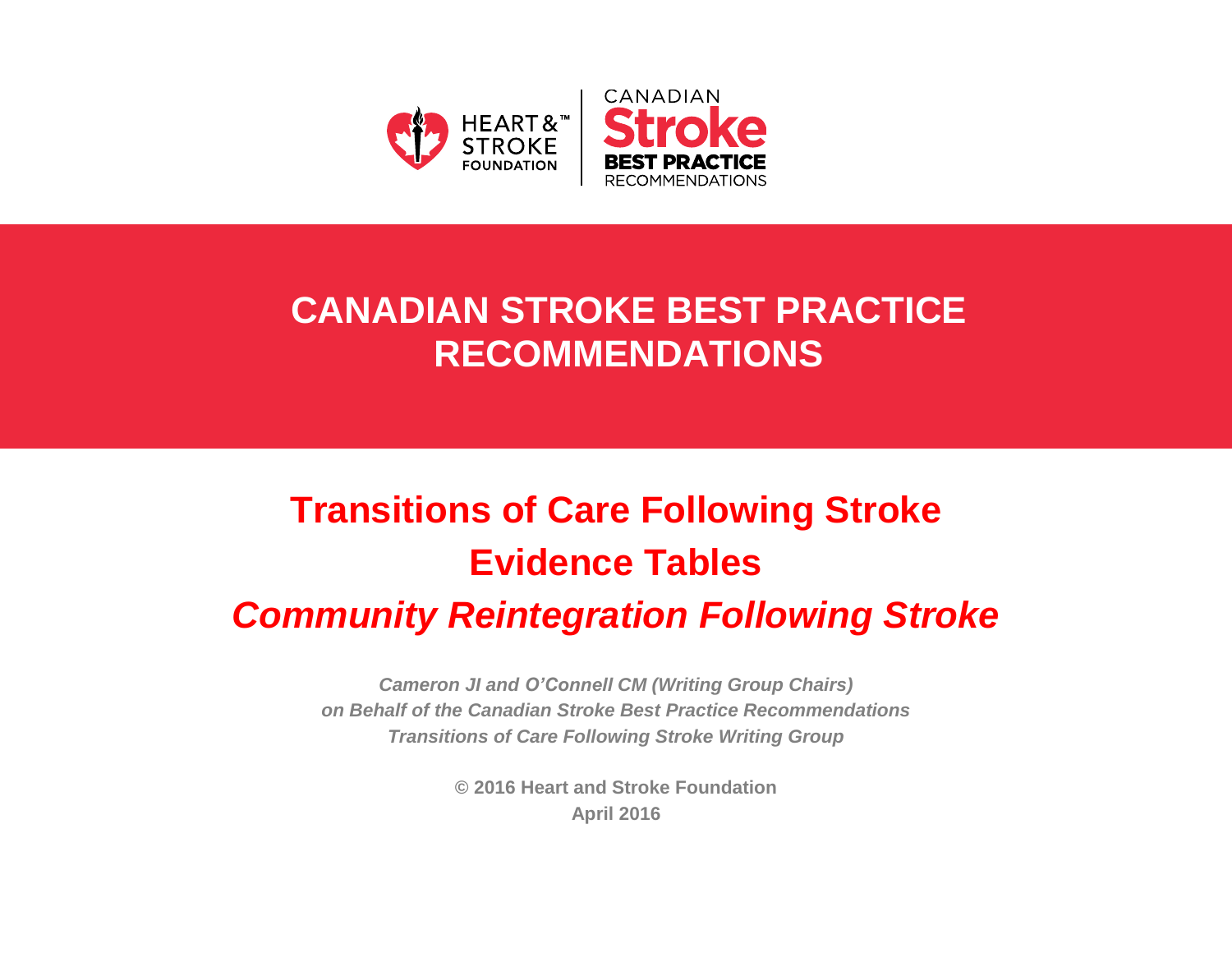#### **Table of Contents**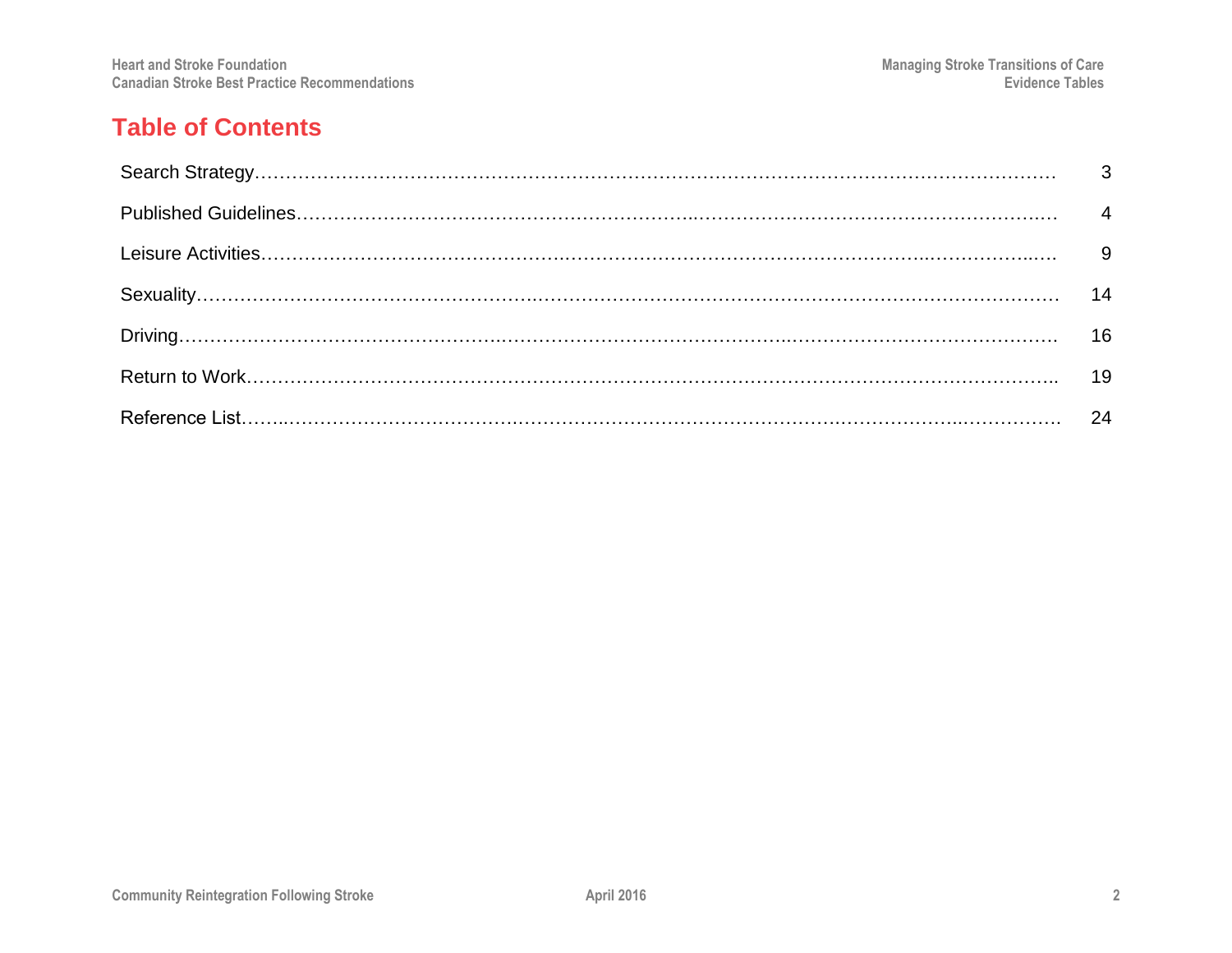#### **Search Strategy**



Cochrane, Medline, and CINAHL, Clinicaltrials.gov, and National Guideline Clearing House were search using medical subject. Titles and abstract of each article were reviewed for relevance. Bibliographies were reviewed to find additional relevant articles. Articles were excluded if they were: non-English, commentaries, case-studies, narrative, book chapters, editorials, non-systematic review, or conference abstracts. Additional searches for relevant best practice guidelines were completed and included in a separate section of the review. A total of 25 articles and 6 guidelines were included and were separated into separate categories designed to answer specific questions.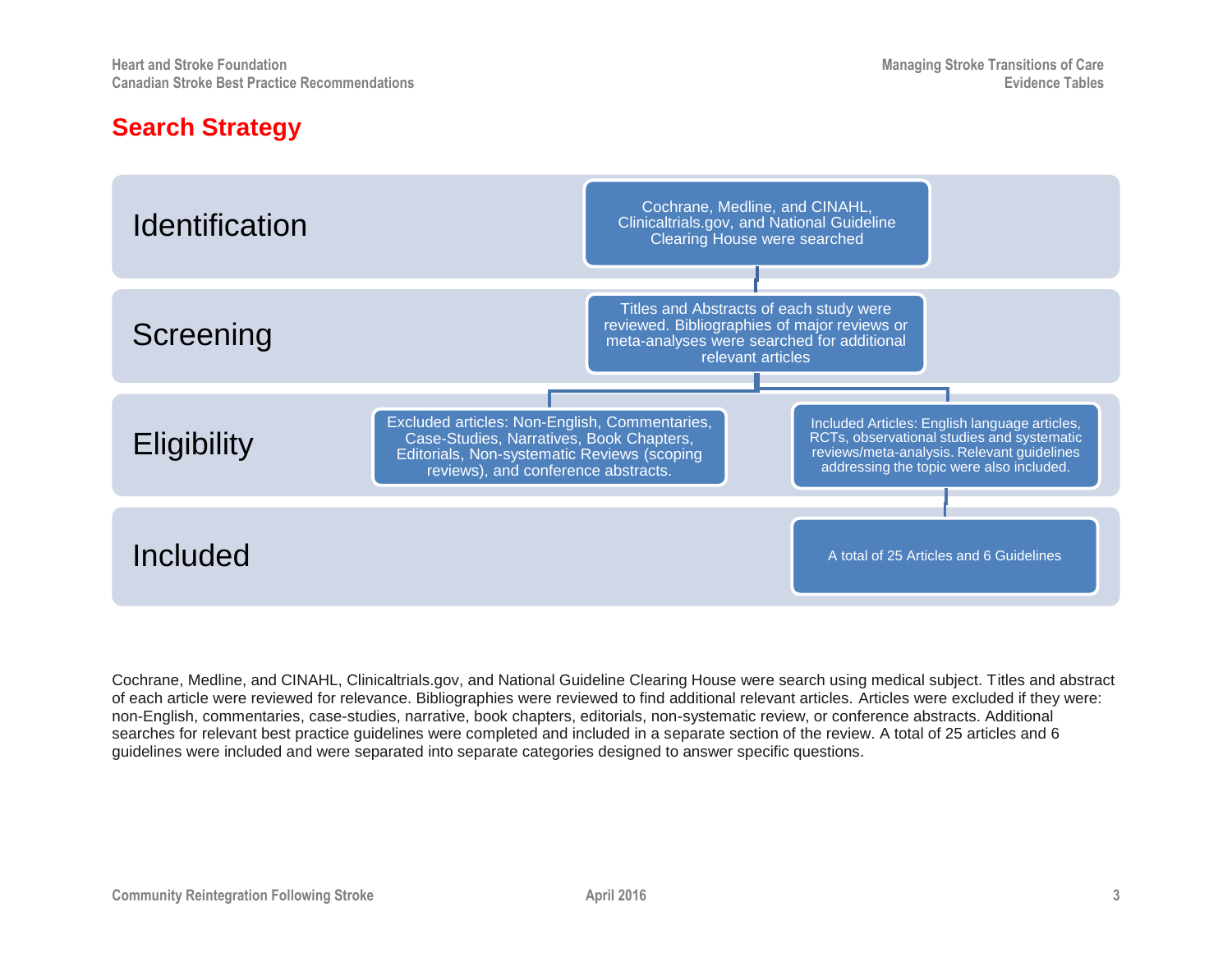## **Published Guidelines**

| <b>Guideline</b>                                                                                                                                                                                                      | <b>Recommendations</b>                                                                                                                                                                                                                                                                                                                                                                                                                                                                                                                                                                                                                                                                                                                                                                                                                                                                                                                                                                                                                                                                                                                                                                                                                                                                                                                                                                                                                                                                                                                                                                                                                                                                                                                                                                                                                                                                                                                                                                                                                                                                                                                                                                                                              |
|-----------------------------------------------------------------------------------------------------------------------------------------------------------------------------------------------------------------------|-------------------------------------------------------------------------------------------------------------------------------------------------------------------------------------------------------------------------------------------------------------------------------------------------------------------------------------------------------------------------------------------------------------------------------------------------------------------------------------------------------------------------------------------------------------------------------------------------------------------------------------------------------------------------------------------------------------------------------------------------------------------------------------------------------------------------------------------------------------------------------------------------------------------------------------------------------------------------------------------------------------------------------------------------------------------------------------------------------------------------------------------------------------------------------------------------------------------------------------------------------------------------------------------------------------------------------------------------------------------------------------------------------------------------------------------------------------------------------------------------------------------------------------------------------------------------------------------------------------------------------------------------------------------------------------------------------------------------------------------------------------------------------------------------------------------------------------------------------------------------------------------------------------------------------------------------------------------------------------------------------------------------------------------------------------------------------------------------------------------------------------------------------------------------------------------------------------------------------------|
| Classen S, Monahan M, Auten B, et al.<br>Evidence-based review of interventions for<br>medically at-risk older drivers. Am J Occup<br>Ther 2014;68:e107-e114                                                          | For clients with stroke, we recommend a graded simulator intervention (A) and multimodal training in traffic theory<br>knowledge and on-road interventions (B); we make no recommendation for or against Dynavision, Useful Field of View,<br>or visual–perceptual interventions (I). For clients with visual deficits, we recommend educational intervention (A) and<br>bioptic training (B); we make no recommendation for or against prism lenses (I).                                                                                                                                                                                                                                                                                                                                                                                                                                                                                                                                                                                                                                                                                                                                                                                                                                                                                                                                                                                                                                                                                                                                                                                                                                                                                                                                                                                                                                                                                                                                                                                                                                                                                                                                                                           |
|                                                                                                                                                                                                                       | (A=strongly recommend the intervention; B=recommend intervention is provided routinely; C= weak evidence that the<br>intervention can improve outcomes; D=recommend not to provide the intervention; I=5 insufficient evidence to<br>recommend for or against the intervention).                                                                                                                                                                                                                                                                                                                                                                                                                                                                                                                                                                                                                                                                                                                                                                                                                                                                                                                                                                                                                                                                                                                                                                                                                                                                                                                                                                                                                                                                                                                                                                                                                                                                                                                                                                                                                                                                                                                                                    |
| <b>Intercollegiate Stroke Working Party.</b><br>National clinical guideline for stroke, 4th<br>edition. National Institute for Health and<br><b>Clinical Excellence London: Royal College of</b><br>Physicians, 2012. | <b>Driving</b><br>Before they leave hospital (or the specialist outpatient clinic if not admitted), every person who has had a stroke or<br>transient ischaemic attack should be asked whether they drive or wish to drive.<br>The person or team responsible for any stroke patient who wishes to drive should:<br>ask about and identify any absolute bars to driving<br>consider the patient's capacity to drive safely<br>$\bullet$<br>discuss driving and give advice to the patient<br>$\bullet$<br>document the findings and conclusions, inform the GP and give a written record to the patient.<br>$\bullet$<br>The person or team responsible for any patient who wishes to drive should consult<br>current guidance from the Driver and Vehicle Licensing Agency (DVLA) for full<br>details of driving regulations before giving advice: www.dft.gov.uk/dvla/medical/<br>ataglance.aspx.<br>Road Sign Recognition and Compass Card tests from the Stroke Driver's Screening Assessment and Trail Making Test<br>B should be used to identify which patients should be referred for on-road screening and evaluation.<br><b>Work &amp; Leisure</b><br>Every person should be asked about the work and/or leisure activities they undertook before their stroke.<br>Patients who wish to return to work (paid or unpaid employment) should:<br>have their work requirements established with their employer (provided the patient<br>agrees)<br>be assessed cognitively, linguistically and practically to establish their potential<br>$\bullet$<br>be advised on the most suitable time and way to return to work, if this is practical<br>be referred to a specialist in employment for people with disability if extra assistance or advice is needed (a<br>$\bullet$<br>disability employment advisor, in England)<br>be referred to a specialist vocational rehabilitation team if the disability employment advisor is unable to provide<br>the necessary rehabilitation.<br>Patients who wish to return to or take up a leisure activity should have their cognitive and practical skills assessed, and<br>should be given advice and help in pursuing their activity if appropriate.<br><b>Sexual Dysfunction</b> |
|                                                                                                                                                                                                                       | Every patient should be asked, soon after discharge and at their 6-months and annual reviews, whether they have any<br>concerns about their sexual functioning. Partners should additionally be given an opportunity to raise any problems they                                                                                                                                                                                                                                                                                                                                                                                                                                                                                                                                                                                                                                                                                                                                                                                                                                                                                                                                                                                                                                                                                                                                                                                                                                                                                                                                                                                                                                                                                                                                                                                                                                                                                                                                                                                                                                                                                                                                                                                     |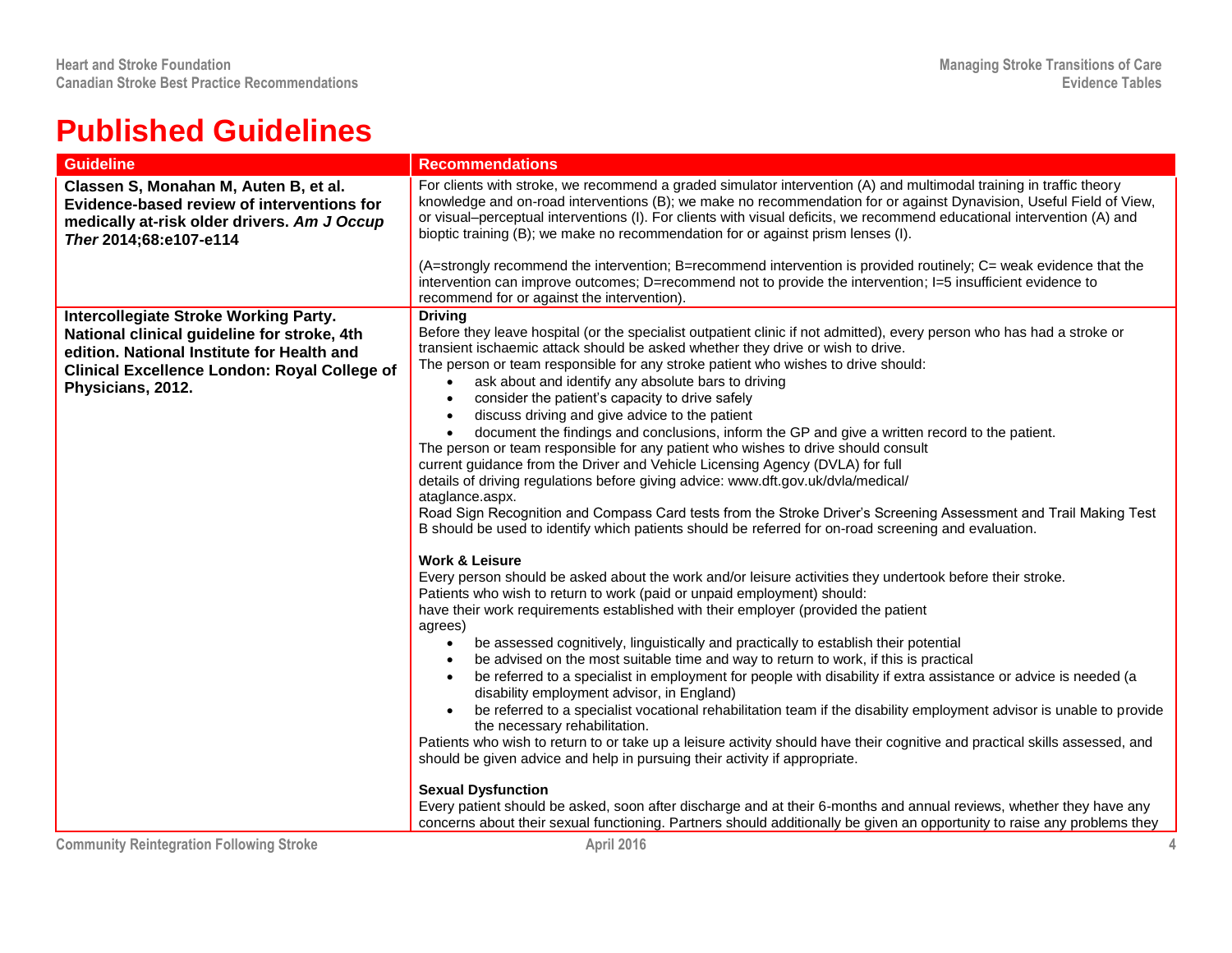| <b>Guideline</b>                                                                                                                                                                                                    | <b>Recommendations</b>                                                                                                                                                                                                                                                                                                                                                                                                                                                                                                                                                                                                                                                                                                                                                                                                                                                                                                                                                                                                                                                                                                                                                                                                                                                                                                                                                                                                                                                                                                                                                                                                                                                                                                                                |
|---------------------------------------------------------------------------------------------------------------------------------------------------------------------------------------------------------------------|-------------------------------------------------------------------------------------------------------------------------------------------------------------------------------------------------------------------------------------------------------------------------------------------------------------------------------------------------------------------------------------------------------------------------------------------------------------------------------------------------------------------------------------------------------------------------------------------------------------------------------------------------------------------------------------------------------------------------------------------------------------------------------------------------------------------------------------------------------------------------------------------------------------------------------------------------------------------------------------------------------------------------------------------------------------------------------------------------------------------------------------------------------------------------------------------------------------------------------------------------------------------------------------------------------------------------------------------------------------------------------------------------------------------------------------------------------------------------------------------------------------------------------------------------------------------------------------------------------------------------------------------------------------------------------------------------------------------------------------------------------|
|                                                                                                                                                                                                                     | may have.<br>Any patient who has a limitation on sexual functioning and who wants further help<br>should:<br>be assessed for treatable causes<br>$\bullet$<br>be reassured that sexual activity is not contraindicated after stroke and is extremely unlikely to precipitate a<br>further stroke<br>if suffering from erectile dysfunction, be assessed for the use of sildenafil or an equivalent drug<br>$\bullet$<br>avoid the use of sildenafil or equivalent drug for 3 months after stroke and until blood pressure is controlled<br>be referred to a person with expertise in psychosexual problems if the problems remain unresolved.                                                                                                                                                                                                                                                                                                                                                                                                                                                                                                                                                                                                                                                                                                                                                                                                                                                                                                                                                                                                                                                                                                         |
| <b>Scottish Intercollegiate Guidelines Network</b>                                                                                                                                                                  | <b>Return to Driving</b>                                                                                                                                                                                                                                                                                                                                                                                                                                                                                                                                                                                                                                                                                                                                                                                                                                                                                                                                                                                                                                                                                                                                                                                                                                                                                                                                                                                                                                                                                                                                                                                                                                                                                                                              |
| (SIGN). Management of patients with stroke:                                                                                                                                                                         | (Section 5.6: Moving on After Stroke)                                                                                                                                                                                                                                                                                                                                                                                                                                                                                                                                                                                                                                                                                                                                                                                                                                                                                                                                                                                                                                                                                                                                                                                                                                                                                                                                                                                                                                                                                                                                                                                                                                                                                                                 |
| rehabilitation, prevention and management of<br>complications, and discharge planning. A<br>national clinical guideline. Edinburgh<br>(Scotland): Scottish Intercollegiate<br>Guidelines Network (SIGN); 2010 June. | <b>Good Practice Points:</b><br>- Patients with stroke should be advised that they must not drive for at least one month after their stroke.<br>Patients with residual activity limitations at one month must inform the DVLA (particularly if there are visual problems,<br>motor weakness or cognitive deficits) and can only resume driving if their physician/GP agrees, or after formal<br>assessment.<br>- When assessing whether a patient has made a satisfactory recovery, clinicians should be vigilant to possible executive<br>function impairment.<br>If there is doubt about a patient's ability to drive, patients should be referred to the local disabled drivers' assessment<br>Centre (details available from the DVLA). (Evidence Level D)                                                                                                                                                                                                                                                                                                                                                                                                                                                                                                                                                                                                                                                                                                                                                                                                                                                                                                                                                                                        |
|                                                                                                                                                                                                                     | <b>Returning to work</b><br>(Section 5.6: Moving on After Stroke)<br><b>Good Practice Points:</b><br>- Early in the rehabilitation pathway patients should be asked about vocational activities and liaison initiated with<br>employers. Once work requirements are established patients should have appropriate assessments made of their ability<br>to meet the needs of their current or potential employment.<br>- NHS boards should consider providing a specific local expert therapist to provide advice to rehabilitation teams<br>including signposting to relevant statutory services such as Disability Employment Advisors at Job Centres,<br>organisations specifically providing opportunities for people with disabilities, eg Momentum, or voluntary services who<br>can provide help and support, eg CHSS, Stroke Association, Disability Alliance (see section 7.3).<br>- People wishing to return to work should have access to advice on benefits, employment and legal rights and referral to<br>social work if appropriate.<br>- Employers should be encouraged to provide skills retraining and flexible work opportunities to people returning to work<br>after a stroke.<br><b>Good Practice Point:</b><br>(Section 2.3 Transfer from hospital to home)<br>- NHS boards should consider providing a specific local expert therapist to provide advice to rehabilitation teams<br>including signposting to relevant statutory services such as Disability Employment Advisors at Job Centres,<br>organisations specifically providing opportunities for people with disabilities, eg Momentum, or voluntary services who<br>can provide help and support, eg CHSS, Stroke Association, Disability Alliance (see section 7.3). |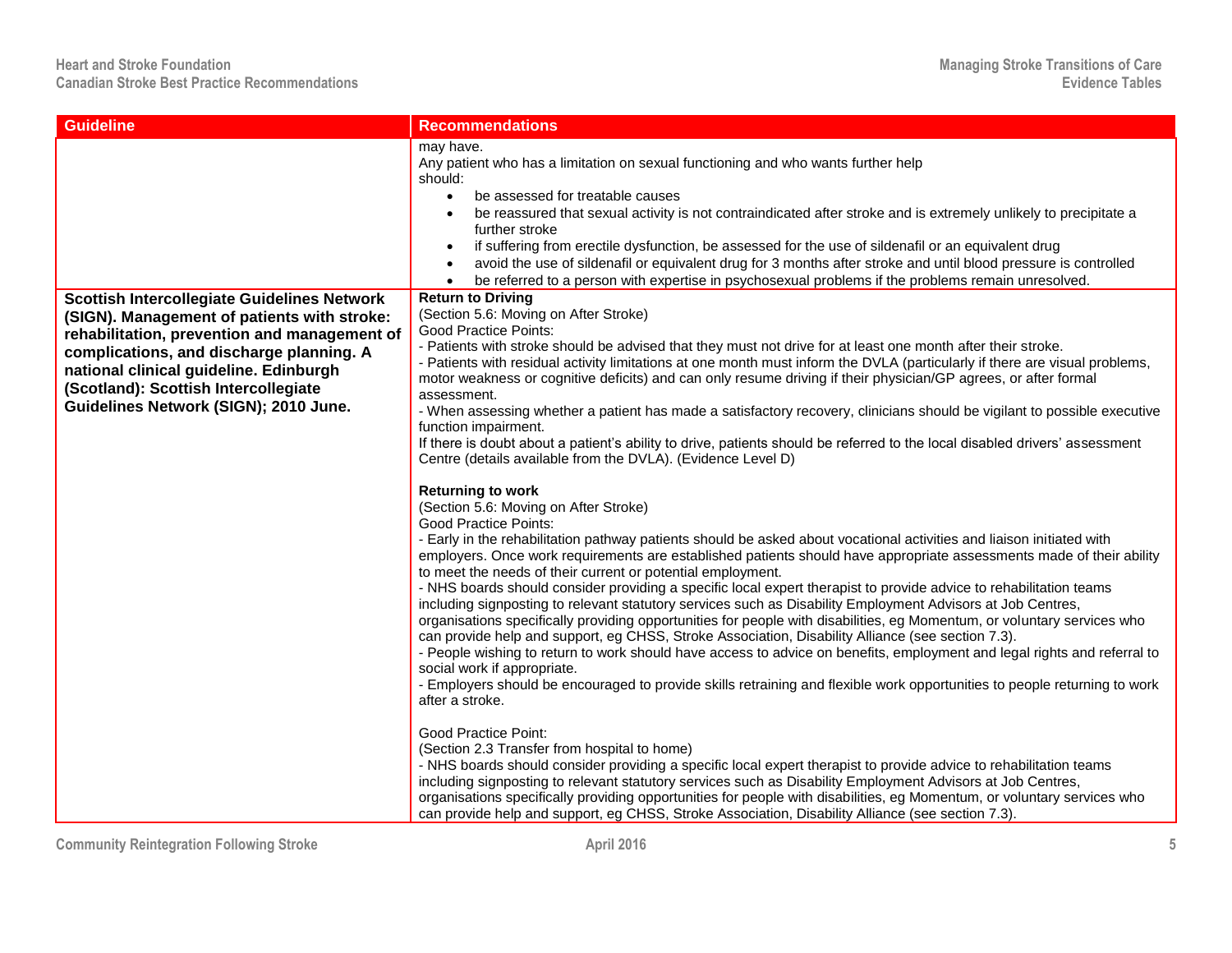| <b>Guideline</b>                                                                                                                                                                                                                                               | <b>Recommendations</b>                                                                                                                                                                                                                                                                                                                                                                                                                                                                                                                                                                                                                                                                                                                                                                                                                                                    |
|----------------------------------------------------------------------------------------------------------------------------------------------------------------------------------------------------------------------------------------------------------------|---------------------------------------------------------------------------------------------------------------------------------------------------------------------------------------------------------------------------------------------------------------------------------------------------------------------------------------------------------------------------------------------------------------------------------------------------------------------------------------------------------------------------------------------------------------------------------------------------------------------------------------------------------------------------------------------------------------------------------------------------------------------------------------------------------------------------------------------------------------------------|
|                                                                                                                                                                                                                                                                | <b>Good Practice Point:</b><br>(Section 4.4.2)<br>- Stroke patients should have a full assessment of their cognitive strengths and weaknesses when undergoing<br>rehabilitation or when returning to cognitively demanding activities such as driving or work.<br><b>Sexuality</b><br>Good Practice Point: Healthcare professionals should provide advice and information to patients and partners about                                                                                                                                                                                                                                                                                                                                                                                                                                                                  |
|                                                                                                                                                                                                                                                                | sexuality and sex after stroke on an individualised basis.<br><b>Leisure Activity</b><br>(Section 6.5: The Role of the Occupational Therapist)<br>- Assessment: assessing skills for the performance of self-care (eg washing, dressing, feeding), domestic (eg shopping,<br>cooking, cleaning), work and leisure occupations<br>(Section 7.4: Provision of information (community))<br>- Advise patients and carers of how they can access CHSS stroke services, Exercise after Stroke, day centres and other<br>stroke or leisure clubs                                                                                                                                                                                                                                                                                                                                 |
| <b>Management of Stroke Rehabilitation</b><br><b>Working Group. VA/DoD clinical practice</b><br>guideline for the management of stroke<br>rehabilitation. Washington (DC): Veterans<br><b>Health Administration, Department of</b><br>Defense; 2010. p.p.70-72 | <b>Return to Driving</b><br>1. Recommend all patients be given a clinical assessment of their physical, cognitive, and behavioral functions to<br>determine their readiness to resume driving. In individual cases, where concerns are identified by the family or medical<br>staff, the patient should be required to pass the state road test as administered by the licensing department. Each<br>medical facility should be familiar with their state laws regarding driving after a stroke. [I]<br>2. Consider referring patients with residual deficits to adaptive driving instruction programs to minimize the deficits,<br>eliminate safety concerns, and optimize the chances that the patient will be able to pass the state driving test. [I]<br>(Working Group Consensus. Level of Evidence - 3, Quality of Evidence - Poor, Strength of Recommendation - I) |
|                                                                                                                                                                                                                                                                | <b>Return to Work</b><br>1. Recommend that all patients, if interested and their condition permits, be evaluated for the potential of returning to<br>work. [C]<br>2. Recommend that all patients who were previously employed, be referred to vocational counseling for assistance in<br>returning to work. [C]<br>3. Recommend that all patients who are considering a return to work, but who may have psychosocial barriers (e.g.<br>motivation, emotional, and psychological concerns) be referred for supportive services, such as vocational counseling or<br>psychological services. [C]                                                                                                                                                                                                                                                                          |
|                                                                                                                                                                                                                                                                | <b>Sexuality</b><br>(Section 7.11 Sexual Function)<br>- Sexual issues should be discussed during rehabilitation and addressed again after transition to the community when<br>the post-stroke patient and partner are ready (No level of evidence)<br>(Section 4.6 Assessment of Emotional and Behavioral State)<br>- Brief, continual assessments of psychological adjustment should be conducted to quickly identify when new problems<br>occur. These assessments should also include ongoing monitoring of suicidal ideation and substance abuse. Other<br>psychological factors deserving attention include: level of insight, level of self-efficacy/locus of control, loss of identity                                                                                                                                                                             |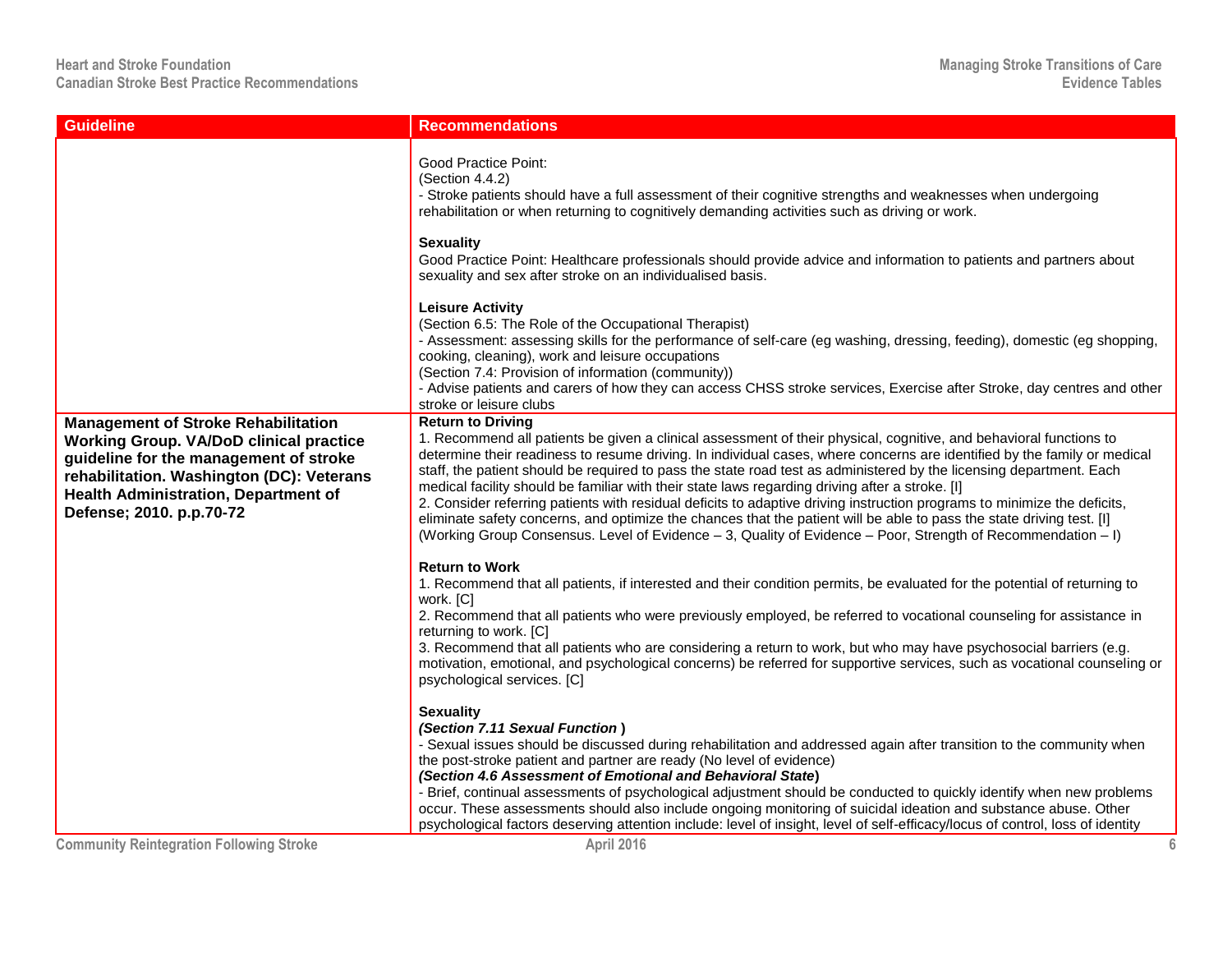| <b>Guideline</b>                                                                                                                           | <b>Recommendations</b>                                                                                                                                                                                                                                                                                                                                                                                                                                                                                                                                                                                                                                                                                                                                                                                                                                                                                                                                                                                                                                                                                                                                                                                                                                                                                                                                                                                                                                             |
|--------------------------------------------------------------------------------------------------------------------------------------------|--------------------------------------------------------------------------------------------------------------------------------------------------------------------------------------------------------------------------------------------------------------------------------------------------------------------------------------------------------------------------------------------------------------------------------------------------------------------------------------------------------------------------------------------------------------------------------------------------------------------------------------------------------------------------------------------------------------------------------------------------------------------------------------------------------------------------------------------------------------------------------------------------------------------------------------------------------------------------------------------------------------------------------------------------------------------------------------------------------------------------------------------------------------------------------------------------------------------------------------------------------------------------------------------------------------------------------------------------------------------------------------------------------------------------------------------------------------------|
|                                                                                                                                            | concerns, social support, sexuality, and sleep. (No level of evidence)                                                                                                                                                                                                                                                                                                                                                                                                                                                                                                                                                                                                                                                                                                                                                                                                                                                                                                                                                                                                                                                                                                                                                                                                                                                                                                                                                                                             |
|                                                                                                                                            | <b>Leisure Activity</b><br>(Section 7.8 Recreational and leisure Activity)<br>1. Recommend that leisure activities should be identified and encouraged and the patient enabled to participate in these<br>activities. [I]<br>2. Therapy for individuals with stroke should include the development of problem solving skills for overcoming the                                                                                                                                                                                                                                                                                                                                                                                                                                                                                                                                                                                                                                                                                                                                                                                                                                                                                                                                                                                                                                                                                                                    |
|                                                                                                                                            | barriers to engagement in physical activity and leisure pursuits.<br>3. Individuals with stroke and their caregivers should be provided with a list of resources for engaging in aerobic and<br>leisure activities in the community prior to discharge                                                                                                                                                                                                                                                                                                                                                                                                                                                                                                                                                                                                                                                                                                                                                                                                                                                                                                                                                                                                                                                                                                                                                                                                             |
| <b>Clinical Guidelines for Stroke Management</b><br>2010. Melbourne (Australia): National Stroke<br>Foundation; 2010 Sep. p. 81-82; 97-98. | <b>Return to Driving</b><br>1. All patients admitted to hospital should be asked if they intend to drive again. (GPP)<br>2. Any patient who does wish to drive should be given information about driving after stroke and be assessed for fitness<br>to return to driving using the national guidelines (Assessing Fitness To Drive) and relevant state guidelines. Patients<br>should be informed that they are required to report their condition to the relevant driver licence authority and notify their<br>car insurance company before returning to driving. (GPP)<br>3. Stroke survivors should not return to driving for at least one month post event. A follow-up assessment (normally<br>undertaken by a GP or specialist) should be conducted prior to driving to assess suitability. Patients with TIA should be<br>instructed not to drive for two weeks. (GPP)<br>4. If a person is deemed medically fit but is required to undertake further testing, they should be referred for an<br>occupational therapy driving assessment. Relevant health professionals should discuss the results of the test and<br>provide a written record of the decision to the patient as well as informing the GP. (GPP)<br>Activities of Daily Living: "People faced with difficulties in community transport and mobility should set individualized<br>goals and undertake tailored strategies such ashelp to resume driving" (Grade B)<br><b>Return to Work</b> |
|                                                                                                                                            | Stroke survivors who wish to work should be offered assessment (i.e. to establish their cognitive, language and<br>physically abilities relative to their work demands), assistance to resume or take up work or referral to a supported<br>employment service. (GPP)<br><b>Sexuality</b><br>(Section 8.5: Sexuality)                                                                                                                                                                                                                                                                                                                                                                                                                                                                                                                                                                                                                                                                                                                                                                                                                                                                                                                                                                                                                                                                                                                                              |
|                                                                                                                                            | a. Stroke survivors and their partners should be offered:<br>- the opportunity to discuss issues relating to sexuality with an appropriate health professional (GPP)<br>- written information addressing issues relating to sexuality post stroke (GPP)<br>b. any interventions should address psychosocial aspects as well as physical function                                                                                                                                                                                                                                                                                                                                                                                                                                                                                                                                                                                                                                                                                                                                                                                                                                                                                                                                                                                                                                                                                                                   |
|                                                                                                                                            | Leisure<br>(Section 8.3 Leisure)<br>Targeted occupational therapy programs can be used to increase participation in leisure activities. (Grade A)                                                                                                                                                                                                                                                                                                                                                                                                                                                                                                                                                                                                                                                                                                                                                                                                                                                                                                                                                                                                                                                                                                                                                                                                                                                                                                                  |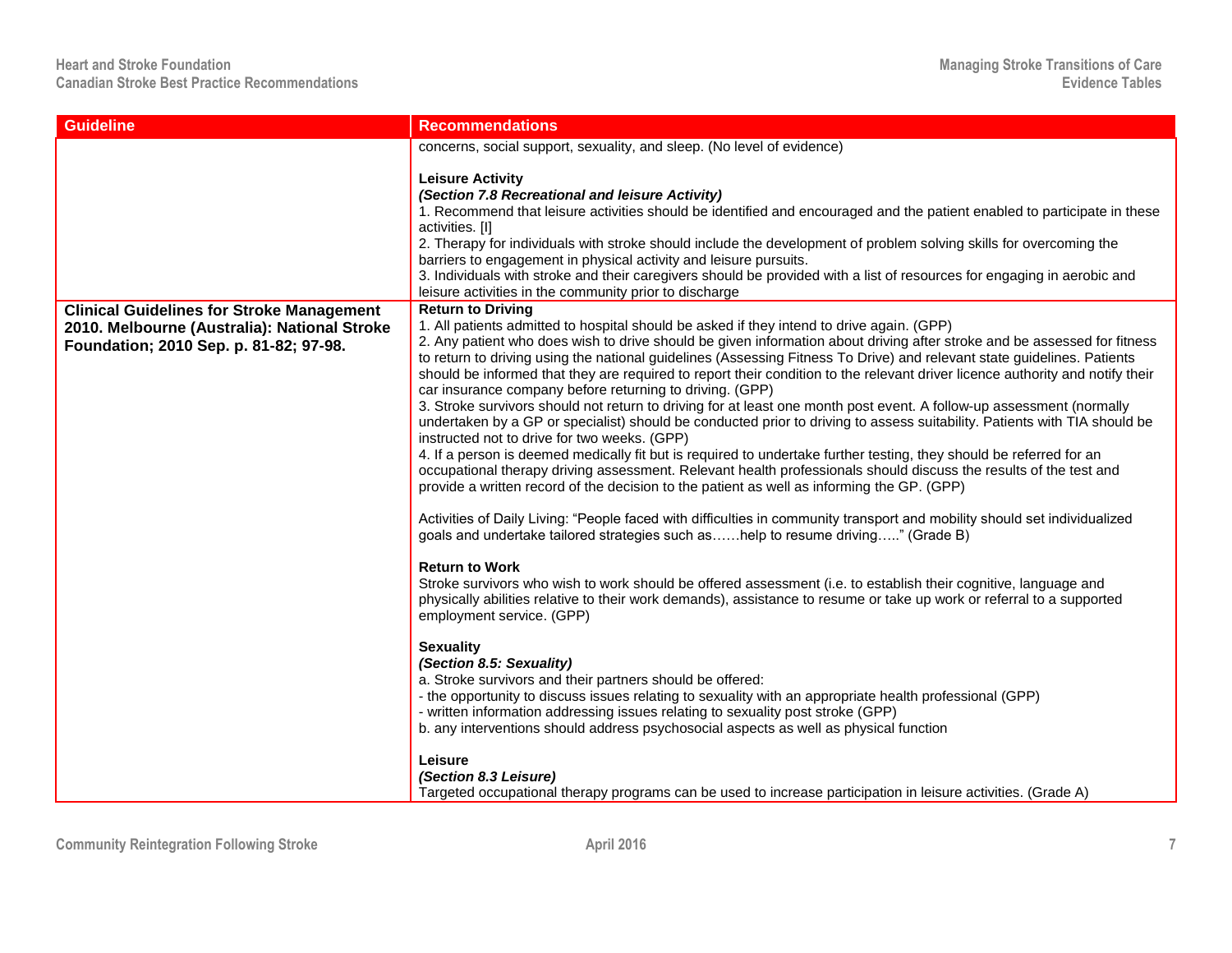| <b>Guideline</b>                                                                                                                                                                                                    | <b>Recommendations</b>                                                                                                                                                                                                                                                                                                                                                                                                                                                                                                                                                                                                                                                                                                                                                            |
|---------------------------------------------------------------------------------------------------------------------------------------------------------------------------------------------------------------------|-----------------------------------------------------------------------------------------------------------------------------------------------------------------------------------------------------------------------------------------------------------------------------------------------------------------------------------------------------------------------------------------------------------------------------------------------------------------------------------------------------------------------------------------------------------------------------------------------------------------------------------------------------------------------------------------------------------------------------------------------------------------------------------|
| Duncan PW, Zorowitz R, Bates B, Choi JY,<br>Glasberg JJ, Graham GD, Katz RC, Lamberty<br>K, Reker D. Management of adult stroke<br>rehabilitation care: a clinical practice<br>guideline. Stroke, 2005;36:e117 -125 | <b>Return to Driving</b><br>1. Recommend that all patients be given a clinical assessment of their physical, cognitive, and behavioral functions to<br>determine their readiness to resume driving. In individual cases, where concerns are identified by the family or medical<br>staff, the patient should be required to pass the state road test as administered by the licensing department. Each<br>medical facility should be familiar with their state laws with regard to driving after a stroke. (I)<br>2. Recommend that medical staff consider referring patients with residual deficits to adaptive driving instruction programs<br>to minimize the deficits, eliminate safety concerns, and ensure that patients will be able to pass the state's driving test. (I) |
|                                                                                                                                                                                                                     | <b>Return to Work (Evidence Level C)</b><br>1. Recommend that all patients, if their condition permits, be encouraged to be evaluated for the potential of returning to<br>work.<br>2. Recommend that all patients who were previously employed be referred to vocational counseling for assistance in<br>returning to work.<br>3. Recommend that all patients who are considering a return to work but who may have psychosocial barriers (eg,<br>motivation, emotional, and psychological concerns) be referred for supportive services, such as vocational counseling or<br>psychological services.                                                                                                                                                                            |
|                                                                                                                                                                                                                     | <b>Sexuality</b><br>Recommend that sexual issues be discussed during rehabilitation and addressed again after transition to the community<br>when the post stroke patient and partner are ready.<br><b>Leisure Activity</b><br>(Section: Is the patient ready for community living)<br>Recommend that leisure activities be identified and encouraged and that the patient be enabled to participate in these<br>activities.                                                                                                                                                                                                                                                                                                                                                      |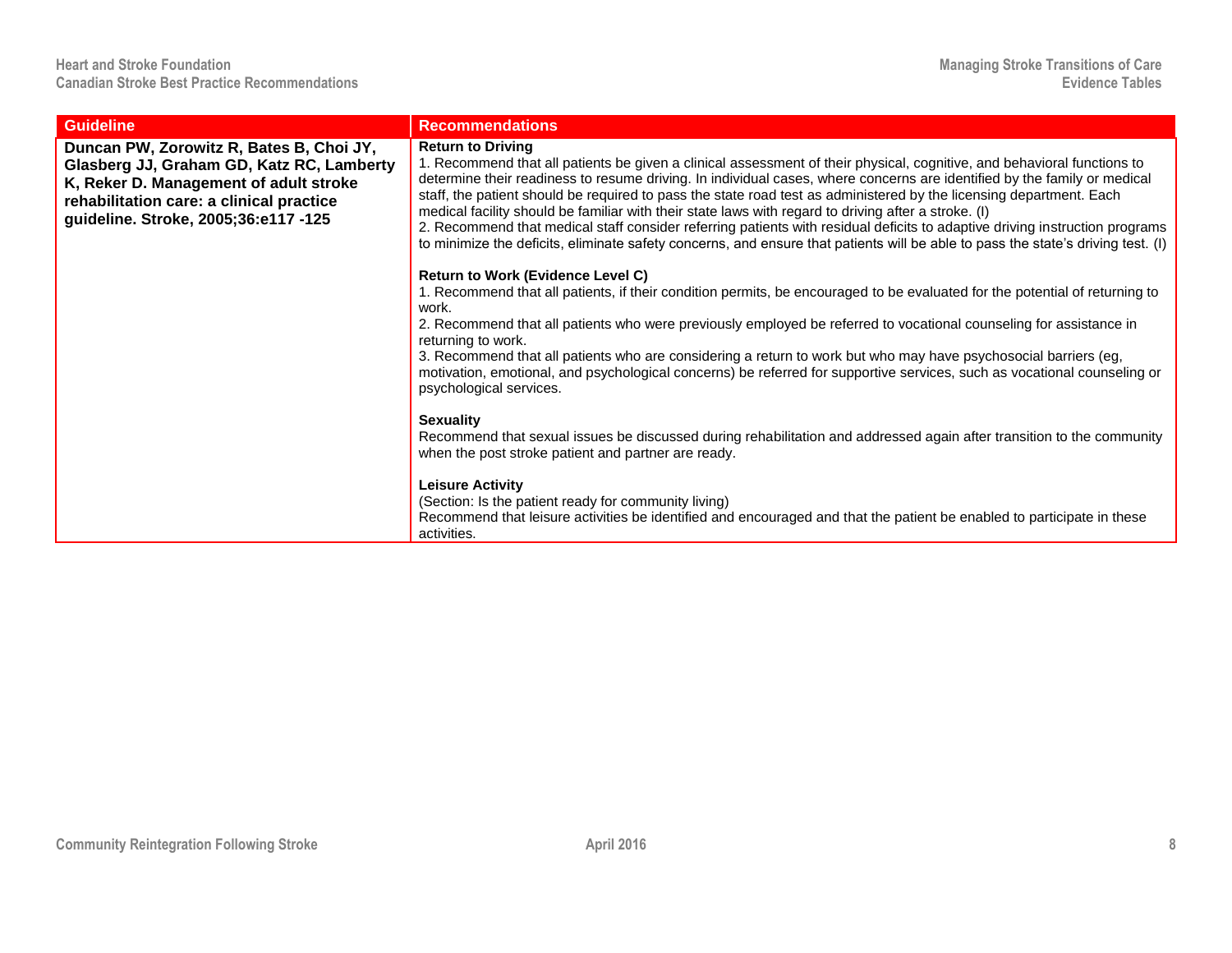## **Evidence Tables**

#### **Leisure Activities**

| <b>Study/Type</b>                                    | <b>Quality</b><br><b>Rating</b>                                             | <b>Sample Description</b>                                                                                                                                                                                                                                                                                      | <b>Method</b>                                                                                                                                                                                                                                                                                                                                                                                                                                                                                                                                                                                                                                                                                                                                                                                              | <b>Outcomes</b>                                                                                                                                                                                                                                                                                                                                                                                                                   | <b>Key Findings and Recommendations</b>                                                                                                                                                                                                                                                                                                                                                                                                                                                                                                                                                                                                                                                                                                                                                                                                               |
|------------------------------------------------------|-----------------------------------------------------------------------------|----------------------------------------------------------------------------------------------------------------------------------------------------------------------------------------------------------------------------------------------------------------------------------------------------------------|------------------------------------------------------------------------------------------------------------------------------------------------------------------------------------------------------------------------------------------------------------------------------------------------------------------------------------------------------------------------------------------------------------------------------------------------------------------------------------------------------------------------------------------------------------------------------------------------------------------------------------------------------------------------------------------------------------------------------------------------------------------------------------------------------------|-----------------------------------------------------------------------------------------------------------------------------------------------------------------------------------------------------------------------------------------------------------------------------------------------------------------------------------------------------------------------------------------------------------------------------------|-------------------------------------------------------------------------------------------------------------------------------------------------------------------------------------------------------------------------------------------------------------------------------------------------------------------------------------------------------------------------------------------------------------------------------------------------------------------------------------------------------------------------------------------------------------------------------------------------------------------------------------------------------------------------------------------------------------------------------------------------------------------------------------------------------------------------------------------------------|
| Harrington et al.<br>2010<br><b>UK</b><br><b>RCT</b> | CA: ☑<br>Blinding:<br>Patient <b>E</b><br>Therapist図<br>Assessor⊠<br>ITT: ☑ | 243 participants who had<br>returned to living in the<br>community for at least 3<br>months following an<br>acute stroke and felt<br>capable of participating<br>in the program. Mean<br>age was 70 years.<br>Median baseline Barthel<br>Index scores were 19<br>(control group and 18<br>(intervention group) | Participants were<br>randomized to a standard<br>care $(n=119)$ or an<br>intervention group<br>$(n=124)$ .<br>The intervention was an<br>8-week (twice weekly)<br>peer-volunteer facilitated<br>exercise and education<br>program, consisting of<br>one hour of exercise<br>(with qualified instructors)<br>followed by a short break<br>and 1 hour of interactive<br>education, designed to<br>be fun and non-didactic,<br>encouraging group<br>participation - these also<br>included some goal-<br>setting sessions, social<br>sessions and<br>unstructured group<br>discussion times.<br>Family members and<br>carers were encouraged<br>to attend and help in the<br>exercise sessions.<br>Control group<br>participants received<br>standard care $+$ an<br>information sheet about<br>local groups. | <b>Primary outcomes:</b><br>Subjective Index of Physical<br>and Social Outcome<br>(SIPSO), Frenchay Activities<br>Index(FAI), Rivermead<br>Mobility Index (RMI)<br><b>Secondary outcomes:</b><br>Carer Strain Index,<br>Functional Reach, Timed Up<br>and Go, WHOQoL-Bref and<br>Hospital Anxiety &<br><b>Depression Scale</b><br>Assessments were<br>conducted at baseline, 9<br>weeks, 6 months and one<br>year (postal survey) | 61% of participants attended ≥12/16 sessions.<br>Median baseline total SIPSO scores were<br>significantly lower in the intervention group (13 vs.<br>$10$ , $p=0.004$ ).<br>There was significantly greater improvement in<br>median perceived SIPS (physical) scores at both 9<br>weeks ( $p=0.022$ ) and 1 year ( $p=0.024$ ) evaluations<br>associated with the intervention group.<br>There were no significant between group<br>differences on either the FAI or RMI at any of the<br>assessment points.<br>There was significantly greater improvement in the<br>median psychological domain of the WHOQol-Bref<br>score at 6 month associated with the intervention<br>group (p=0.01). There were no significant between<br>group differences on any of the other secondary<br>outcomes.<br>Drop-outs and losses to follow-up at 1 year: n=69. |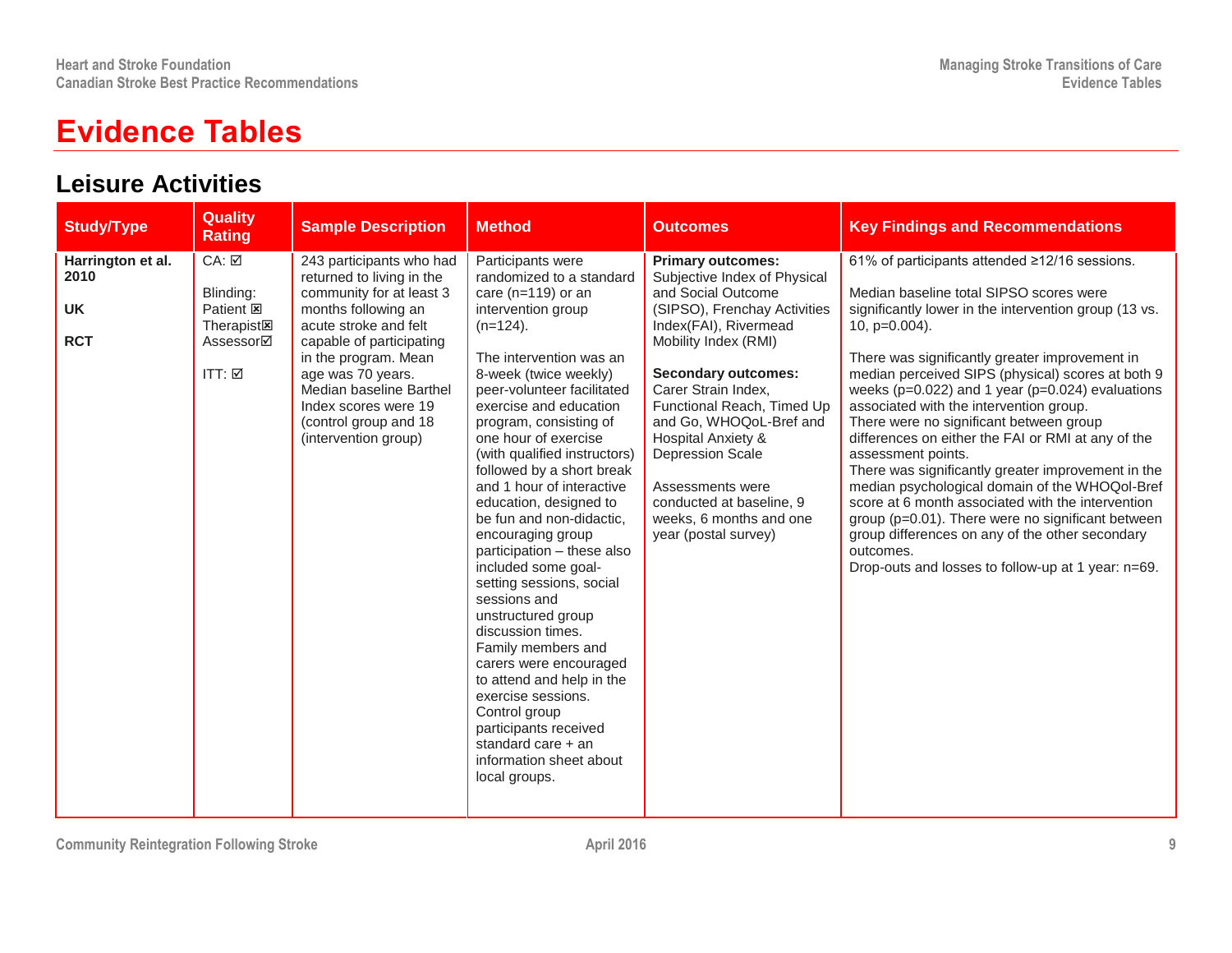| <b>Study/Type</b>                                                                                                                                    | <b>Quality</b><br><b>Rating</b> | <b>Sample Description</b>                                                                                                                                               | <b>Method</b>                                                                                                                                                                                                                                                                                                                                                                                                                                                                                                                                                                                                                                                                                                                                                                                                                                                                                                                                                                                             | <b>Outcomes</b>                                                                                                                                                                                                                                                                                                                                                                                                                                                                                                         | <b>Key Findings and Recommendations</b>                                                                                                                                                                                                                                                                                                                                                                                                                                                                                                                                                                                                                                                                                                                                                                                                                                                                                                                                                                                                                                                                                                                                                                                                                                                                                                                                                                                                                                                                                                  |
|------------------------------------------------------------------------------------------------------------------------------------------------------|---------------------------------|-------------------------------------------------------------------------------------------------------------------------------------------------------------------------|-----------------------------------------------------------------------------------------------------------------------------------------------------------------------------------------------------------------------------------------------------------------------------------------------------------------------------------------------------------------------------------------------------------------------------------------------------------------------------------------------------------------------------------------------------------------------------------------------------------------------------------------------------------------------------------------------------------------------------------------------------------------------------------------------------------------------------------------------------------------------------------------------------------------------------------------------------------------------------------------------------------|-------------------------------------------------------------------------------------------------------------------------------------------------------------------------------------------------------------------------------------------------------------------------------------------------------------------------------------------------------------------------------------------------------------------------------------------------------------------------------------------------------------------------|------------------------------------------------------------------------------------------------------------------------------------------------------------------------------------------------------------------------------------------------------------------------------------------------------------------------------------------------------------------------------------------------------------------------------------------------------------------------------------------------------------------------------------------------------------------------------------------------------------------------------------------------------------------------------------------------------------------------------------------------------------------------------------------------------------------------------------------------------------------------------------------------------------------------------------------------------------------------------------------------------------------------------------------------------------------------------------------------------------------------------------------------------------------------------------------------------------------------------------------------------------------------------------------------------------------------------------------------------------------------------------------------------------------------------------------------------------------------------------------------------------------------------------------|
| Huijbregts et al.<br>2008<br><b>MOST (Moving on</b><br>after stroke)<br><b>And LWS (Living</b><br>with stroke)<br>Canada<br><b>Prospective study</b> | <b>NA</b>                       | 23 participants (14 in<br>MOST and 9 in LWS) an<br>average of 24 months<br>post stroke, with an<br>average age of 71 years<br>(MOST group) and 63<br>years (LWS group). | Participants were<br>recruited by brochures,<br>referrals, presentations<br>etc. and were allowed to<br>choose which of the two<br>programs they wanted to<br>attend.<br>Participants in The first<br>program (MOST)<br>received 16 group<br>sessions (2 times per<br>week for 2 hours) and<br>one final "booster<br>session" after a 6 week<br>gap. The 17 session<br>topics include (Listed in<br>Table 1 of Huijbregts et al<br>2008): why is self-<br>management and<br>exercise important, goal<br>setting, how stroke<br>affects you and<br>prevention, relaxation,<br>daily activities and<br>responsibilities,<br>recreation and having<br>fun, how stroke affects<br>how you think and feel,<br>caregivers, community<br>resources<br>communication,<br>interaction with health<br>providers, alternative<br>treatments, loving and<br>caring, your doctor and<br>your medications,<br>nutrition sleep and pain,<br>community living). One<br>hour is devoted to one of<br>the topics listed and | <b>Outcomes:</b><br>Mini-Mental State Exam<br>(MMSE) at baseline,<br>Reintegration to Normal<br>living index (RNLI), Activity-<br>specific balance scale<br>(ABC), FIM, geriatric<br>depression scale (GDS),<br><b>Chedoke McMaster Stroke</b><br>Assessment (CMSA)<br>(activity inventory<br>component)<br>Assessments were<br>conducted at baseline, at the<br>end of the program and at<br>12 weeks after the program<br>(all other assessments<br>except MMSE were<br>administered at the last two<br>time points). | <b>MOST vs. LWS groups:</b><br>There were no statistically significant differences in<br>outcomes between the two groups.<br><b>Within MOST group:</b><br>RNLI: Patients in the MOST group experienced<br>statistically significant improvements in the RNLI<br>score from baseline to 12 weeks after the program<br>(F=3.43; P<0.05).<br>ABC: Patients in the MOST group experienced<br>statistically significant improvements in ABC<br>scores from baseline to right after the program and<br>from baseline to 12 weeks after the program<br>$(F=8.94; P<0.005)$ .<br>FIM: Patients in the MOST group experienced<br>statistically significant improvements in FIM scores<br>from baseline to right after the program (F=3.97;<br>$P < 0.05$ ).<br>GDS: No statistically significant improvements in<br>GDS scores in the MOST group.<br>CMSA: No statistically significant improvements in<br>CMSA scores in the MOST group.<br><b>Within LWS group:</b><br>Patients in the LWS group only experienced<br>statistically significant gains in FIM scores (F=4.73;<br>$P < 0.09$ )<br>Overall the outcomes for the MOST and LWS<br>groups did not differ significantly. However, the<br>MOST group of patients experienced significant<br>improvements in multiple outcome areas, while<br>participants in the LWS group only experienced<br>functional gains. For participants in the MOST<br>program, a greater percentage of people attended<br>the first hour of the session compared to the<br>second hour (89% vs. 77%; P<0.001) |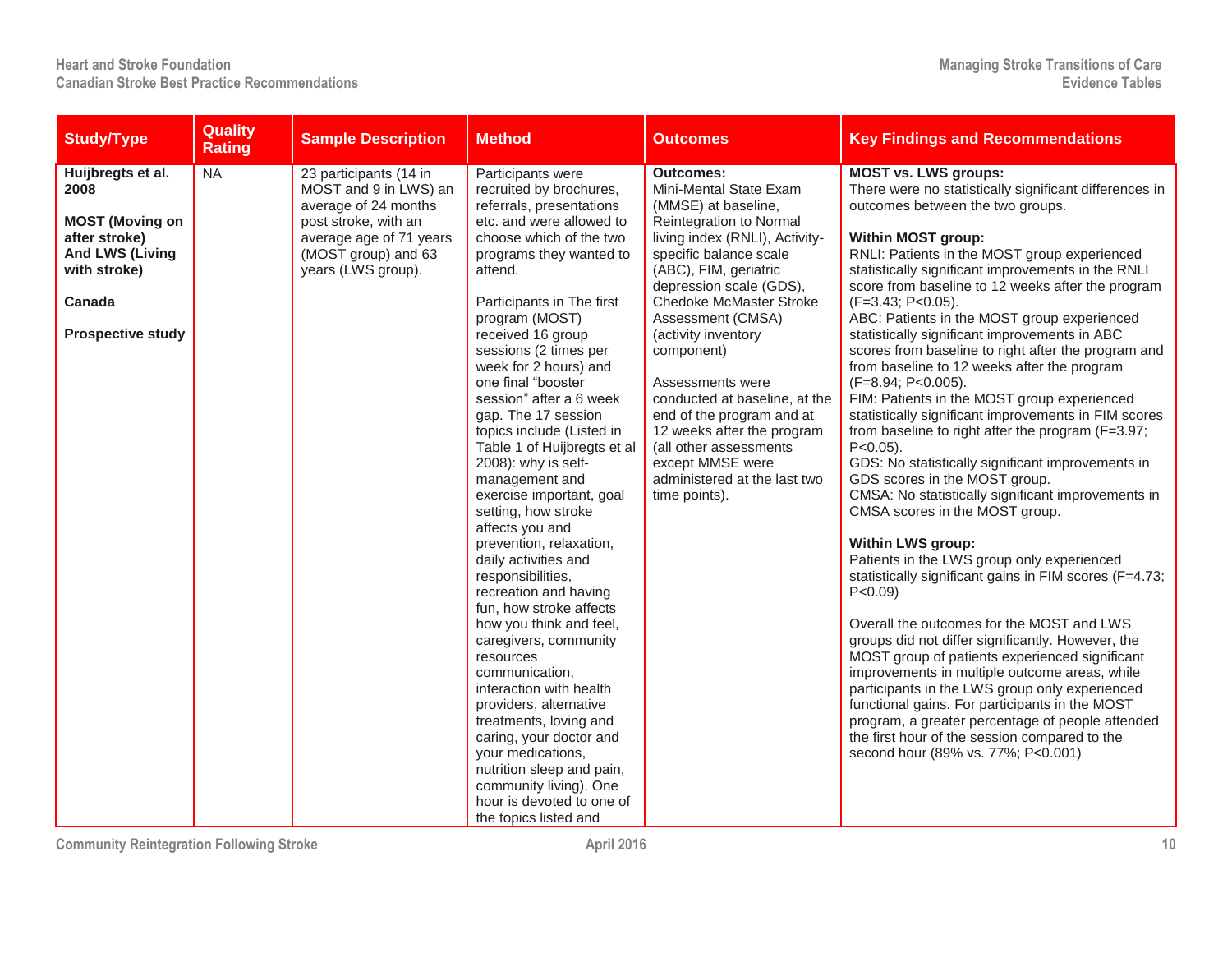| <b>Study/Type</b>                                | <b>Quality</b><br><b>Rating</b>                                          | <b>Sample Description</b>                                                                                                                                                                                                                       | <b>Method</b>                                                                                                                                                                                                                                                                                                                                                                                                                                                                                                                               | <b>Outcomes</b>                                                                                                                                                                                                                                                                                                                                                                                                                                            | <b>Key Findings and Recommendations</b>                                                                                                                                                                                                                                                                                                                                                                                                                                                                                                                                                                                                                                                                                                                                                    |
|--------------------------------------------------|--------------------------------------------------------------------------|-------------------------------------------------------------------------------------------------------------------------------------------------------------------------------------------------------------------------------------------------|---------------------------------------------------------------------------------------------------------------------------------------------------------------------------------------------------------------------------------------------------------------------------------------------------------------------------------------------------------------------------------------------------------------------------------------------------------------------------------------------------------------------------------------------|------------------------------------------------------------------------------------------------------------------------------------------------------------------------------------------------------------------------------------------------------------------------------------------------------------------------------------------------------------------------------------------------------------------------------------------------------------|--------------------------------------------------------------------------------------------------------------------------------------------------------------------------------------------------------------------------------------------------------------------------------------------------------------------------------------------------------------------------------------------------------------------------------------------------------------------------------------------------------------------------------------------------------------------------------------------------------------------------------------------------------------------------------------------------------------------------------------------------------------------------------------------|
|                                                  |                                                                          |                                                                                                                                                                                                                                                 | some time to work on<br>goal setting and<br>strategies for problem<br>solving. The second hour<br>is exercise.<br>Participants in the<br>second program, LWS,<br>received 6 group<br>sessions (1 time per<br>week for 90 minutes).<br>Session topics include 6<br>of the 8 listed in Table 1<br>of Huijbregts et al 2008:<br>how a stroke happens,<br>physical effects of stroke,<br>communication, therapies<br>and lifestyle changes,<br>psychosocial effects,<br>stroke and the younger<br>person, issues in care<br>giving, community). |                                                                                                                                                                                                                                                                                                                                                                                                                                                            |                                                                                                                                                                                                                                                                                                                                                                                                                                                                                                                                                                                                                                                                                                                                                                                            |
| Desrosier et al.<br>2007<br>Canada<br><b>RCT</b> | CA: ☑<br>Blinding:<br>Patient <b>図</b><br>Assessor ⊠<br>$ITT: \boxtimes$ | 62 participants residing<br>in the community<br>individuals with history of<br>stroke within the past 5<br>years who were<br>experiencing some<br>limitations in leisure<br>participation or<br>satisfaction patients<br>Mean age was 70 years. | Participants were<br>randomized to an<br>intervention group (n=33)<br>or the control (n=29)<br>groups.<br>Intervention involved 8-<br>12, 60 minute, weekly<br>education sessions.<br>Completion of the<br>program was identified<br>when patients completed<br>all 12 steps and were<br>believed to have<br>incorporated significant<br>leisure activities in their<br>life.                                                                                                                                                               | <b>Primary outcomes:</b><br><b>General Well-Being</b><br>Schedule, Center for<br><b>Epidemiological Studies</b><br>Depression Scale (CES-D),<br><b>Stroke-Adapted Sickness</b><br>Impact Profile (SA-SIP30).<br>Leisure related outcomes:<br>Participation in leisure<br>(duration, number of<br>activities) Leisure<br>Satisfaction Scale and two<br>sections of the Individualized<br>Leisure Profile.<br>Assessments were<br>conducted before and after | At the completion of the study, participants in the<br>intervention group reported significantly more time<br>spent in active leisure activities (MD=14.0 minutes,<br>95% CI 3.2-24.9, p=0.01) and involvement in a<br>greater number of different activities (MD= 2.9,<br>95% CI 1.1-4.8, p=0.002).<br>At the completion of the study, participants in the<br>intervention group had gained significantly more<br>points on the Leisure Satisfaction Scale (MD=<br>11.9, 95% Cl 4.2-19.5, p=0.003) and in the<br>satisfaction of leisure needs and expectations<br>(MD=6.9, 95% Cl 1.3-12.6, p=0.02) but not on the<br>satisfaction with use of spare time section<br>$(p=0.22)$ .<br>Participants in the intervention group experienced<br>fewer depressive symptoms (MD= -7.2, 95% CI - |

**Community Reintegration Following Stroke 11 11**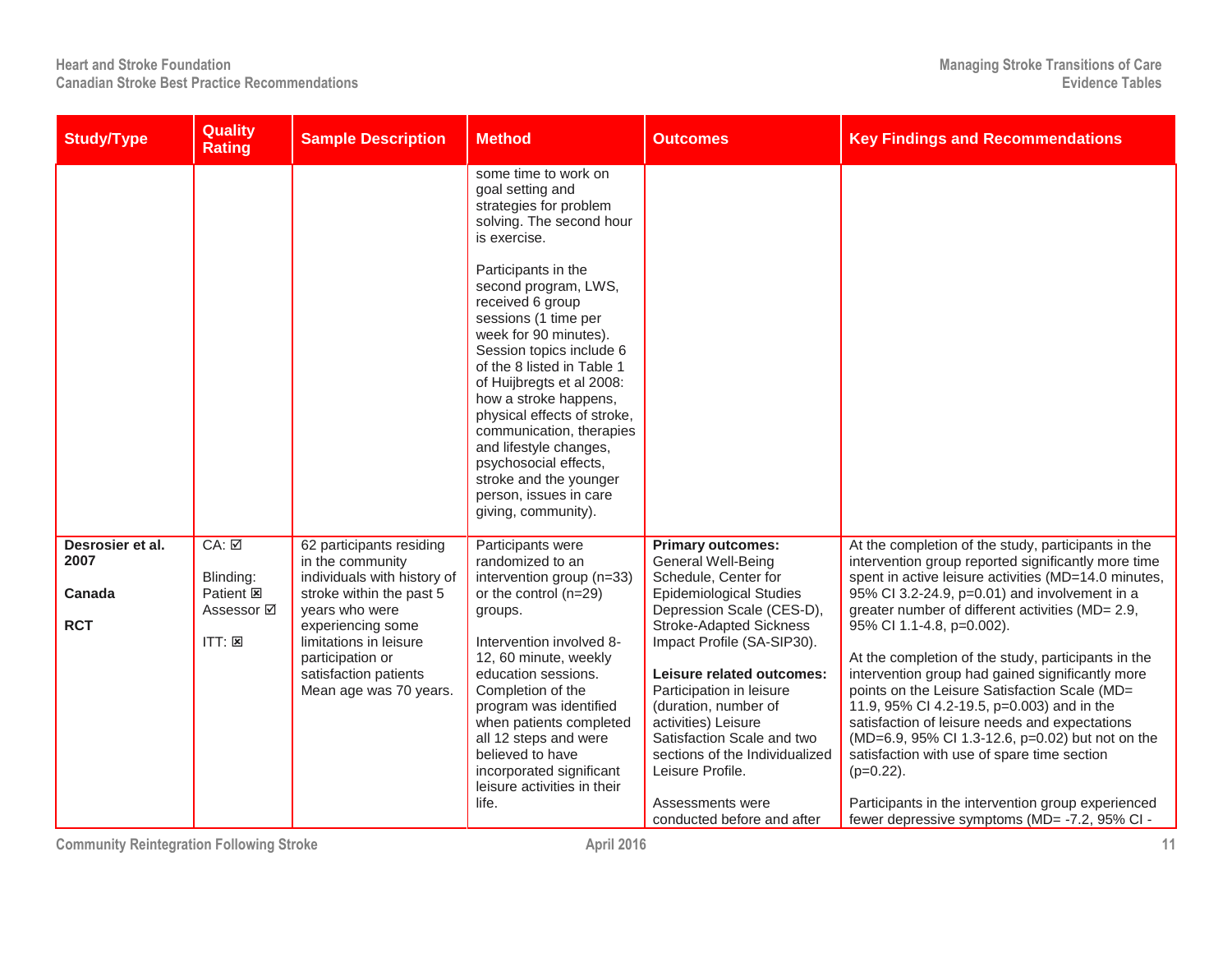| <b>Study/Type</b>                                | Quality<br><b>Rating</b> | <b>Sample Description</b>                                                                                                                    | <b>Method</b>                                                                                                                                                                                                                                                                                                                                        | <b>Outcomes</b>                                                                                                                                                                                                                                                                                       | <b>Key Findings and Recommendations</b>                                                                                                                                                                                                                                                                                                                                                                                                                                                                                                                                                                                                                                                                                                                                                                                                                                                                                                                                                                                                                                                                                                                                                                                                                                                                                                                                                          |
|--------------------------------------------------|--------------------------|----------------------------------------------------------------------------------------------------------------------------------------------|------------------------------------------------------------------------------------------------------------------------------------------------------------------------------------------------------------------------------------------------------------------------------------------------------------------------------------------------------|-------------------------------------------------------------------------------------------------------------------------------------------------------------------------------------------------------------------------------------------------------------------------------------------------------|--------------------------------------------------------------------------------------------------------------------------------------------------------------------------------------------------------------------------------------------------------------------------------------------------------------------------------------------------------------------------------------------------------------------------------------------------------------------------------------------------------------------------------------------------------------------------------------------------------------------------------------------------------------------------------------------------------------------------------------------------------------------------------------------------------------------------------------------------------------------------------------------------------------------------------------------------------------------------------------------------------------------------------------------------------------------------------------------------------------------------------------------------------------------------------------------------------------------------------------------------------------------------------------------------------------------------------------------------------------------------------------------------|
|                                                  |                          |                                                                                                                                              | Control group received<br>home visits from a<br>recreational therapist<br>following the same<br>schedule as the<br>intervention group.                                                                                                                                                                                                               | the intervention.                                                                                                                                                                                                                                                                                     | 12.5 to -1.9, p=0.01) but no changes in reported<br>well-being or health related quality of life compared<br>to the control group at the end of the intervention.<br>Drop-outs and losses to follow-up: n=6                                                                                                                                                                                                                                                                                                                                                                                                                                                                                                                                                                                                                                                                                                                                                                                                                                                                                                                                                                                                                                                                                                                                                                                      |
| Walker et al. 2004<br><b>UK</b><br>Meta-analysis | <b>NA</b>                | 8 RCTs (n=1143)<br>examining community-<br>based occupational<br>therapy interventions.<br>Mean age was 74 years<br>(range=58.5-75.5 years). | Interventions were<br>targeted at improvement<br>of ADL performance<br>(n=5), leisure or ADL<br>$(n=2)$ and leisure $(n=1)$ .<br>Participants in the control<br>groups received routine<br>care.<br>The duration of the<br>interventions ranged from<br>5 sessions to up to 5<br>months. Follow-up<br>periods ranged from 4.5<br>months to 12 months | <b>Primary outcome:</b><br>Nottingham Extended ADL<br>(NEADL) at the end of the<br>intervention.<br><b>Secondary outcomes:</b><br>NEADL at the end of the<br>trial, Barthel Index (BI),<br>Rivermead ADL, General<br><b>Health Questionnaire</b><br>(GHQ), Nottingham Leisure<br>Questionnaire (NLQ). | Adjusting for age and baseline dependency, the<br>pooled NEADL and NLQ scores for patients in the<br>intervention group were significantly higher at the<br>end of the intervention (WMD= 1.30 points, 95% CI<br>0.47-2.13 and WMD=1.51 points, 95% CI 0.24-<br>2.79, respectively) and at the end of the trial<br>((WMD= 1.17 points, 95% CI 0.30-2.04 and<br>WMD=1.80 points, 95% CI 0.41-3.21,<br>respectively).<br>The intervention was associated with a decreased<br>odds of a poor outcome in terms of ADL<br>performance (OR=0.71, 95% CI 0.52-0.98), at the<br>end of the intervention, but not at the end of the<br>trial. The intervention was not associated with the<br>odds of significant improvement in patient or carer<br>GHQ.<br>In subgroup analysis, participants in the<br>intervention group leisure studies were associated<br>with significant increases in NLQ scores<br>Subgroup analysis by type of intervention:<br>Leisure therapy trials: Significantly increased NLQ<br>score (WMD=1.96 points, 95% CI 0.27-3.66,<br>favours intervention group), but no significant<br>increase in NEADL score (WMD=0.95 points, 95%<br>CI-0.30-2.20).<br>ADL therapy trials: No significant increase in NLQ<br>score (0.55 points, 95% CI -0.87-1.96), but a<br>significant increase in NEADL score (WMD= 1.61<br>points; 95% CI, 0.72-2.49, favouring intervention<br>group). |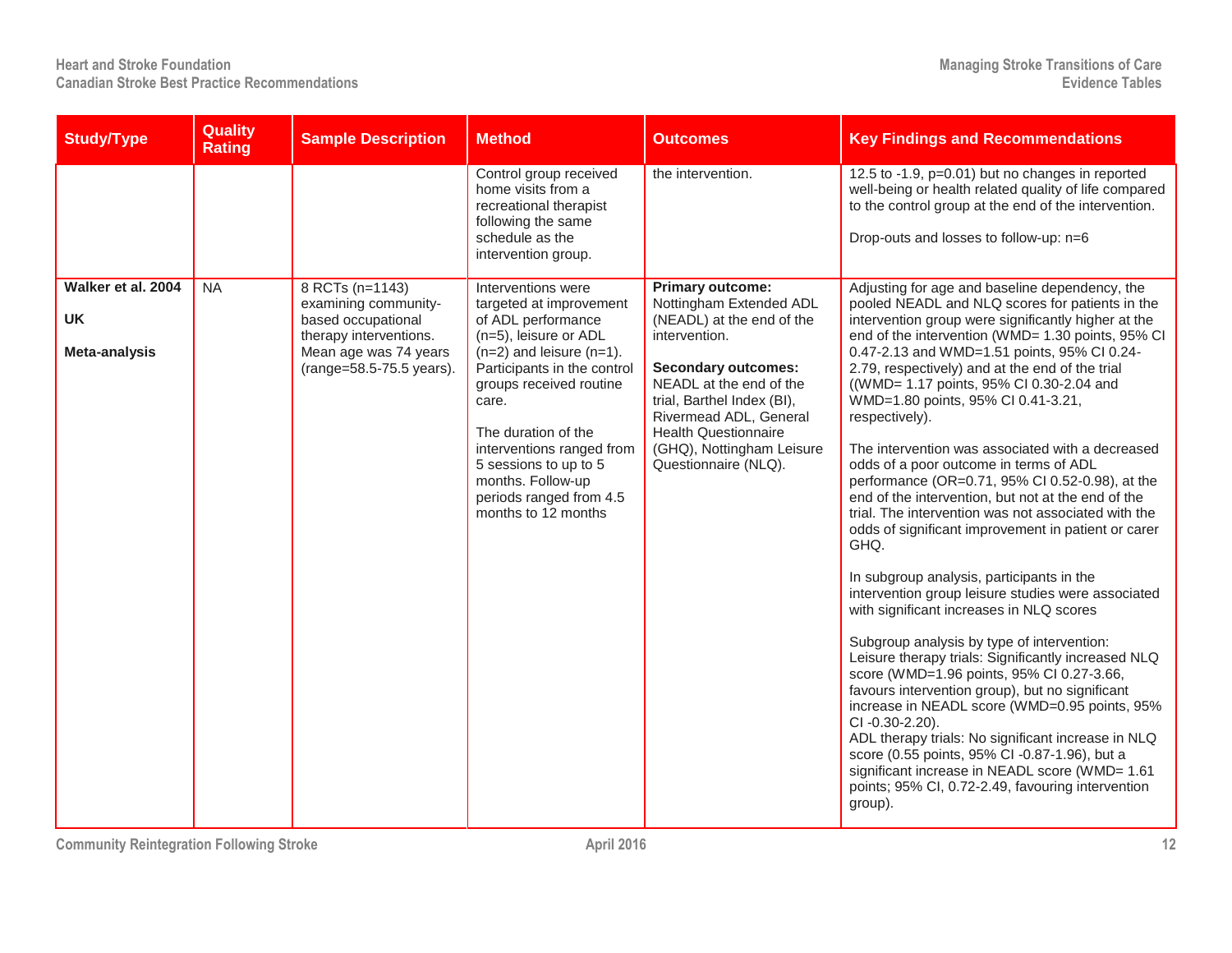| <b>Study/Type</b>                                                                                                | Quality<br><b>Rating</b>                                                                           | <b>Sample Description</b>                                                                                                                                                                     | <b>Method</b>                                                                                                                                                                                                                                                                                                                                                                                                                                                                                     | <b>Outcomes</b>                                                                                                                                                                                                                                                                                                                                                                                                              | <b>Key Findings and Recommendations</b>                                                                                                                                                                                                                                                                                                                                                                                                                                                                                    |
|------------------------------------------------------------------------------------------------------------------|----------------------------------------------------------------------------------------------------|-----------------------------------------------------------------------------------------------------------------------------------------------------------------------------------------------|---------------------------------------------------------------------------------------------------------------------------------------------------------------------------------------------------------------------------------------------------------------------------------------------------------------------------------------------------------------------------------------------------------------------------------------------------------------------------------------------------|------------------------------------------------------------------------------------------------------------------------------------------------------------------------------------------------------------------------------------------------------------------------------------------------------------------------------------------------------------------------------------------------------------------------------|----------------------------------------------------------------------------------------------------------------------------------------------------------------------------------------------------------------------------------------------------------------------------------------------------------------------------------------------------------------------------------------------------------------------------------------------------------------------------------------------------------------------------|
| Parker et al. 2001<br><b>Trial of</b><br>Occupational<br>Therapy &<br>Leisure (TOTAL)<br><b>UK</b><br><b>RCT</b> | CA: ☑<br>Blinding:<br>Patient <b>図</b><br>Therapist <sub>Is</sub><br>Assessor⊠<br>$ITT: \boxed{2}$ | 465 patients recruited<br>from 5 hospitals who<br>attended an outpatient<br>clinic within 6 months of<br>stroke onset and were<br>living in the community.<br>The median age was 72<br>years. | Participants were<br>randomized to a leisure<br>therapy group (n=153),<br>an ADL group $(n=156)$<br>and a control group<br>$(n=157)$ . The two<br>treatment groups<br>received home-based<br>occupational therapy<br>(OT) for up to 6 months<br>with a minimum of 10,<br>$\geq$ 30 minute sessions. The<br>ADL group goals were<br>improved independence<br>in self-care task while<br>leisure group goals were<br>to improve leisure<br>activity. The control<br>group received no<br>treatment. | <b>Primary outcome:</b><br><b>General Health</b><br>Questionnaire (GHQ),<br>Nottingham Extended ADL<br>(NEADL) Nottingham<br>Leisure Questionnaire (NLQ)<br><b>Secondary outcomes:</b><br><b>International Stroke Trial</b><br>outcome questions, Oxford<br>Handicap Scale, Barthel<br>Index, London Handicap<br>Scale<br>Assessments were<br>conducted at baseline and<br>by postal questionnaire at 6<br>months and 1 year | At 6 months there were no significant differences<br>among groups.<br>Compared with the control group, the mean<br>difference in scores associated with the leisure<br>group were:<br>GHQ -1.2 points, 95% Cl -2.9-0.5<br>NLQ 0.7 points, 95% CI -1.1-2.5<br>NEADL 0.4 points, 95% CI -3.8-4.5<br>LHS 0.9 points, 95% CI -3.3-5.0<br>At 12 months, 78% responded to follow-up<br>questionnaire. There were no significant<br>differences on any of the outcomes among groups.<br>Losses to follow-up and drop-outs: n= 135 |
| Drummond &                                                                                                       | $CA: \overline{\boxtimes}$                                                                         | 65 patients who had                                                                                                                                                                           | Participants were                                                                                                                                                                                                                                                                                                                                                                                                                                                                                 | <b>Primary outcomes:</b>                                                                                                                                                                                                                                                                                                                                                                                                     | At 3 months, TOTL and TLA scores among                                                                                                                                                                                                                                                                                                                                                                                                                                                                                     |
| Walker 1995                                                                                                      |                                                                                                    | been admitted to a single<br>stroke unit who were                                                                                                                                             | randomized to a leisure                                                                                                                                                                                                                                                                                                                                                                                                                                                                           | Total Leisure Score (TOTL),<br><b>Total Leisure Activity score</b>                                                                                                                                                                                                                                                                                                                                                           | participants in the leisure therapy group were<br>significantly higher (43.9 vs. 31.1 and 31.3, p<0.01                                                                                                                                                                                                                                                                                                                                                                                                                     |
| <b>UK</b>                                                                                                        | Blinding:<br>Patient <b>図</b>                                                                      | discharged to the                                                                                                                                                                             | therapy group (n=21), an<br>ADL group (n=21) or a                                                                                                                                                                                                                                                                                                                                                                                                                                                 | (TLA)                                                                                                                                                                                                                                                                                                                                                                                                                        | and 15.6 vs. 10.9 and 10.5, p<0.001).                                                                                                                                                                                                                                                                                                                                                                                                                                                                                      |
|                                                                                                                  | <b>Therapist図</b>                                                                                  | community following their                                                                                                                                                                     | control group (n=23).                                                                                                                                                                                                                                                                                                                                                                                                                                                                             |                                                                                                                                                                                                                                                                                                                                                                                                                              |                                                                                                                                                                                                                                                                                                                                                                                                                                                                                                                            |
| <b>RCT</b>                                                                                                       | Assessor⊠                                                                                          | inpatient stay. Mean<br>ages were 59 years                                                                                                                                                    | Following discharge from                                                                                                                                                                                                                                                                                                                                                                                                                                                                          | Assessments were<br>conducted at baselines, 3                                                                                                                                                                                                                                                                                                                                                                                | The 6-month pattern of results was similar.                                                                                                                                                                                                                                                                                                                                                                                                                                                                                |
|                                                                                                                  | ITT: E                                                                                             | (leisure group) and 69<br>years (ADL, control<br>groups).                                                                                                                                     | hospital, those in the<br>leisure therapy and ADL<br>groups received<br>conventional<br>occupational therapy by a<br>therapist for a minimum<br>of 30 minutes a week for<br>the first 3 months and<br>then 30 minutes every 2<br>weeks for the next three<br>months. The treatment<br>program for participants<br>in the leisure group were<br>tailored to each person's                                                                                                                          | and 6 months                                                                                                                                                                                                                                                                                                                                                                                                                 | The difference remained significant at both 3 and 6<br>months after controlling for the effect of age.<br>Losses to follow-up and drop-outs: n=5                                                                                                                                                                                                                                                                                                                                                                           |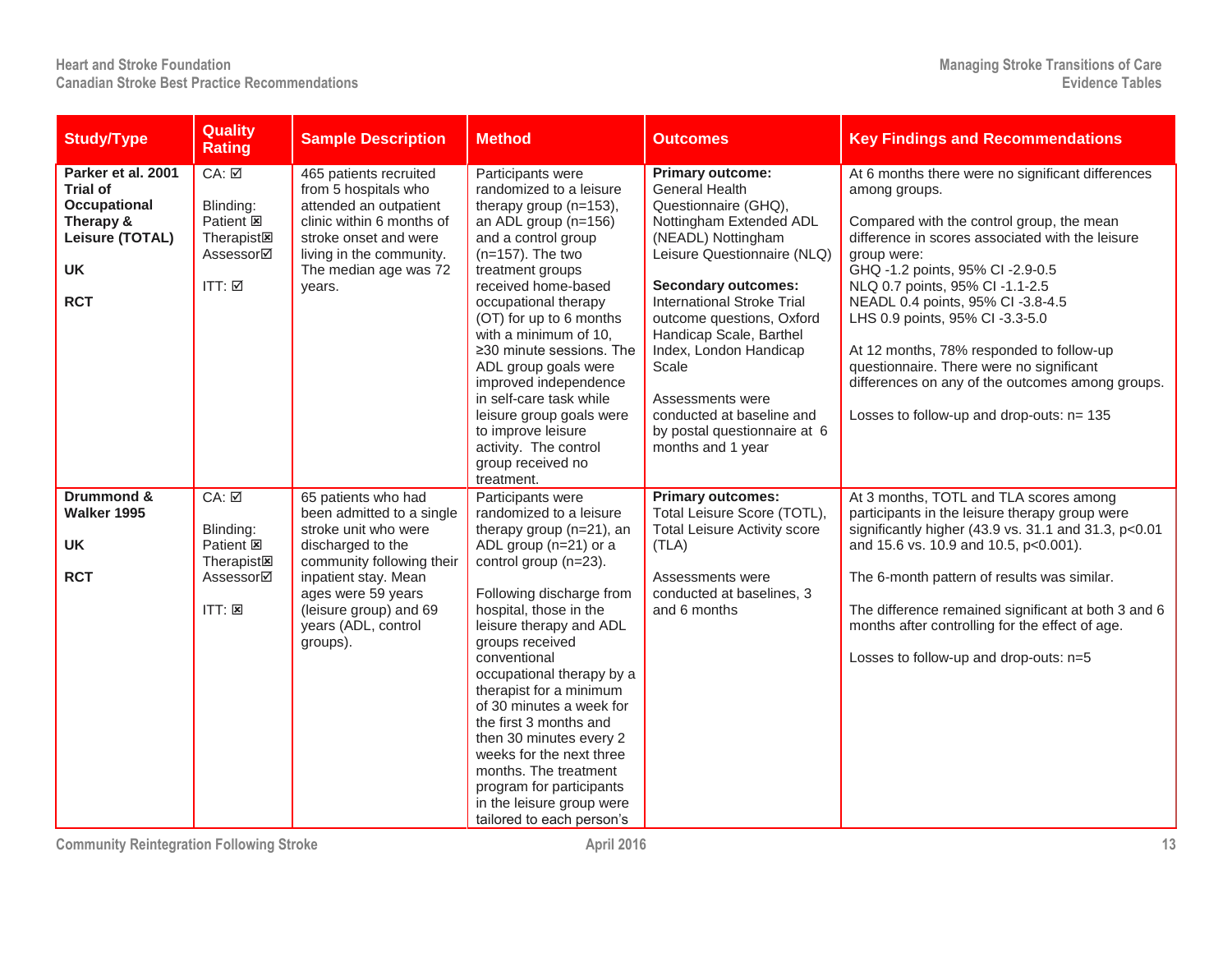| <b>Study</b> /Type                                 | <b>Quality</b><br>Rating                                                                        | <b>Sample Description</b>                                                                                                                                                                                                                 | <b>Method</b>                                                                                                                                                                                                                                                                                                                                                                  | <b>Outcomes</b>                                                                                                                                                                                                                                                                                                                 | <b>Key Findings and Recommendations</b>                                                                                                                                                                                                                                                                                                                                                              |
|----------------------------------------------------|-------------------------------------------------------------------------------------------------|-------------------------------------------------------------------------------------------------------------------------------------------------------------------------------------------------------------------------------------------|--------------------------------------------------------------------------------------------------------------------------------------------------------------------------------------------------------------------------------------------------------------------------------------------------------------------------------------------------------------------------------|---------------------------------------------------------------------------------------------------------------------------------------------------------------------------------------------------------------------------------------------------------------------------------------------------------------------------------|------------------------------------------------------------------------------------------------------------------------------------------------------------------------------------------------------------------------------------------------------------------------------------------------------------------------------------------------------------------------------------------------------|
|                                                    |                                                                                                 |                                                                                                                                                                                                                                           | preferences and abilities.<br>Participants in the control<br>group received no<br>additional services.                                                                                                                                                                                                                                                                         |                                                                                                                                                                                                                                                                                                                                 |                                                                                                                                                                                                                                                                                                                                                                                                      |
| Jongbloed &<br>Morgan 1991<br>Canada<br><b>RCT</b> | CA: 25<br>Blinding:<br>Patient <b>E</b><br>Therapist <b>図</b><br>Assessor⊠<br>$ITT: \mathbb{Z}$ | 40 patients who had<br>been discharged from 3<br>rehabilitation hospitals,<br>who had sustained a<br>stroke within the previous<br>15 months, who had a<br>friend or relative who<br>was willing to participate.<br>Mean age was 69 years | Patients were<br>randomized to receive 5<br>one-hour visits over 5<br>weeks from an<br>occupational therapy,<br>who assisted patients in<br>resuming former leisure<br>therapy, engaging in new<br>activities or both, or the<br>same number of visits by<br>an OT who asked<br>questions about leisure<br>activity involvement<br>throughout the life<br>span(control group). | <b>Primary outcome:</b><br>2 subscales of the Katz<br>Adjustment Index-Level of<br>Free-Time Activities and<br>Level of Satisfaction with<br><b>Free-Time Activities</b><br><b>Secondary outcomes:</b><br>MMSE, Barthel Index, Zung<br><b>Depression Scale</b><br>Assessments were<br>conducted at baseline, 5 and<br>18 weeks. | There were no significant differences between<br>groups in the number of times 26 activities were<br>performed weekly at either 5 or 18 weeks, or in the<br>mean change scores between groups.<br>There were no significant differences between<br>groups in the number of satisfied persons at either<br>5 or 18 weeks. For most of the 26 activities, the<br>number of satisfied persons was high. |

### **Sexuality**

| <b>Study/Type</b>                | <b>Quality</b><br><b>Rating</b> | <b>Sample Description</b>                                                                  | <b>Method</b>                                                           | <b>Outcomes</b>                                                                                             | <b>Key Findings and Recommendations</b>                                                                                                                              |
|----------------------------------|---------------------------------|--------------------------------------------------------------------------------------------|-------------------------------------------------------------------------|-------------------------------------------------------------------------------------------------------------|----------------------------------------------------------------------------------------------------------------------------------------------------------------------|
| Stein et al. 2013                | <b>NA</b>                       | Of 268 patients included                                                                   | Email or postal                                                         | <b>Primary outcomes:</b>                                                                                    | 100% of men and 58% of women met the criteria for                                                                                                                    |
| <b>USA</b>                       |                                 | in a stroke rehabilitation<br>research registry, 35<br>(14.2%) patients agreed             | questionnaire used to<br>collect data related to<br>sexual dysfunction, | Changes in Sexual<br><b>Functioning Questionnaire</b><br>short form (CSFQ-14),                              | sexual dysfunction. Mean CSFQ-14 scores were<br>34.45±7.04 for men and 37.5±12.38 for women.                                                                         |
| <b>Cross-sectional</b><br>survey |                                 | to participate and<br>completed the survey.<br>Mean age was 55.1<br>years. The majority of | fatigue, depression and<br>ability to perform ADL.                      | <b>Fatigue Assessment Scale</b><br>(FAS), Beck Depression<br>Inventory, Barthel Index                       | 42% of respondents indicated their sexual<br>functioning was worse following stroke, 42%<br>indicated no change and 5% indicated sexual<br>functioning was improved. |
|                                  |                                 | patients (81.5%) were<br>contacted two or more<br>years post stroke.                       |                                                                         | <b>Additional questions:</b><br>Related to patients'<br>preferences regarding<br>counseling and information | 71% of respondents (both men and women) rated<br>sexual issues as moderately important, important or<br>very important.                                              |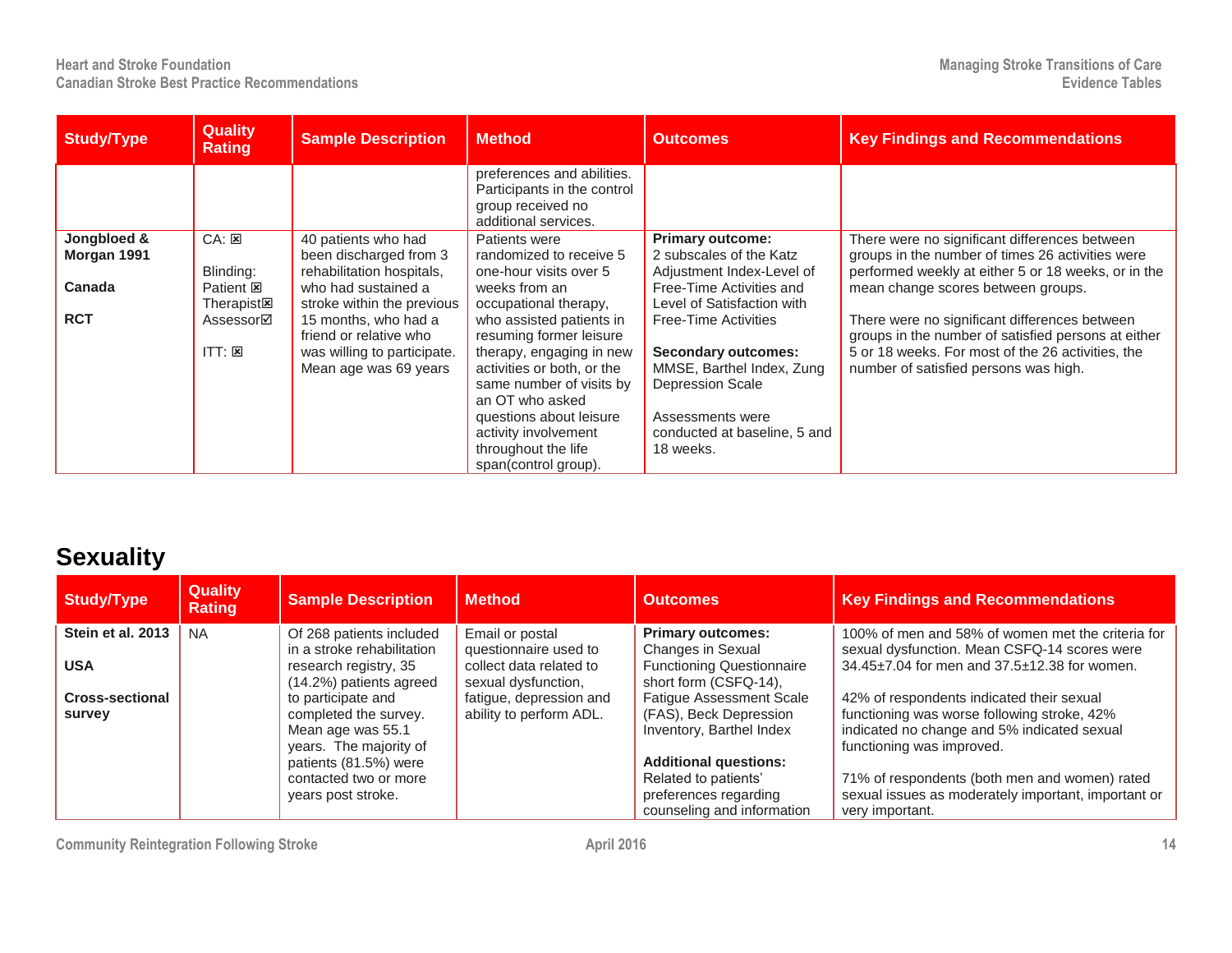| <b>Study/Type</b>                                                | <b>Quality</b><br><b>Rating</b> | <b>Sample Description</b>                                                                                                                                                                                                                                                                                                | <b>Method</b>                                                                                                                                                                                                                                                                                                                                                                                       | <b>Outcomes</b>                                                                                                                                         | <b>Key Findings and Recommendations</b>                                                                                                                                                                                                                                                                                                                                                                                                                                                                                                                                                                                                                                                                                                                                                                              |
|------------------------------------------------------------------|---------------------------------|--------------------------------------------------------------------------------------------------------------------------------------------------------------------------------------------------------------------------------------------------------------------------------------------------------------------------|-----------------------------------------------------------------------------------------------------------------------------------------------------------------------------------------------------------------------------------------------------------------------------------------------------------------------------------------------------------------------------------------------------|---------------------------------------------------------------------------------------------------------------------------------------------------------|----------------------------------------------------------------------------------------------------------------------------------------------------------------------------------------------------------------------------------------------------------------------------------------------------------------------------------------------------------------------------------------------------------------------------------------------------------------------------------------------------------------------------------------------------------------------------------------------------------------------------------------------------------------------------------------------------------------------------------------------------------------------------------------------------------------------|
|                                                                  |                                 |                                                                                                                                                                                                                                                                                                                          |                                                                                                                                                                                                                                                                                                                                                                                                     | support for receiving<br>information on sexuality<br>post-stroke.                                                                                       | 94% of respondents indicated that physical<br>limitations impacted their sexual activity. 58.8%<br>reported feeling less sexually desirable following<br>stroke.<br>75% of respondents wanted more information<br>related to sexual dysfunction, while 15.2% indicated<br>they had already received such information.<br>60% of participants indicated a preference for<br>physicians to provide information on sexual issues,<br>while 45% preferred a nurse and 36.3%, a physical<br>therapist. Printed materials and face-to-face<br>discussion were preferred by 30% and 27% of<br>respondents, respectively.<br>26.5% of respondents indicated a preference for<br>receiving information early during recovery (e.g.<br>during rehabilitation or before discharge from<br>hospital).                            |
| Carlsson et al.<br>2007<br>Sweden<br><b>Prospective</b><br>study | <b>NA</b>                       | 56 patients, <75 years<br>admitted to a stroke unit<br>following first-ever stroke,<br>and their partners were<br>recruited. Median age of<br>patients and spouses<br>were 60 and 59 years,<br>respectively.<br>Most patients had<br>experienced mild stroke<br>(median Barthel Index<br>score at 1 week was<br>$100$ ). | Life satisfaction was<br>assessed at 1 week and<br>one year following stroke<br>by both patients and<br>spouses using the LiSat-<br>9. The checklist contains<br>items assessing: i)<br>satisfaction with life as a<br>whole, ii) health (I item),<br>closeness (3 items), iii)<br>spare time (2 items) and<br>provision (2 items).<br>Scores were compared<br>with an age-matched<br>"norm group". | <b>Primary outcome:</b><br>Proportion of patients and<br>spouses who were satisfied<br>across the 5 LiSat-9<br>domains, at one year<br>following stroke | Compared with the norm group, both patients and<br>spouses were significantly less satisfied with life<br>across many domains of the LiSat-9.<br>Compared with the norm group, a greater<br>percentage of patients indicated they were not<br>satisfied with life: Life as a whole (39% vs. 77%,<br>p<0.05), ability in self-care (71% vs. 93%, p<0.05),<br>sex life (34% vs. 58%, p<0.05), leisure time (38%<br>vs. 71%, p<0.05), and vocation (45% vs. 67%,<br>p<0.05<br>Compared with the norm group, a greater<br>percentage of spouses indicated they were not<br>satisfied with life: Life as a whole (64% vs. 77%,<br>p<0.05), closeness with partner (67% vs. 86%,<br>p<0.05), sex life (41% vs. 58%, p<0.05) and leisure<br>time (52% vs. 71%, p<0.05).<br>The proportion of couples in which both partners |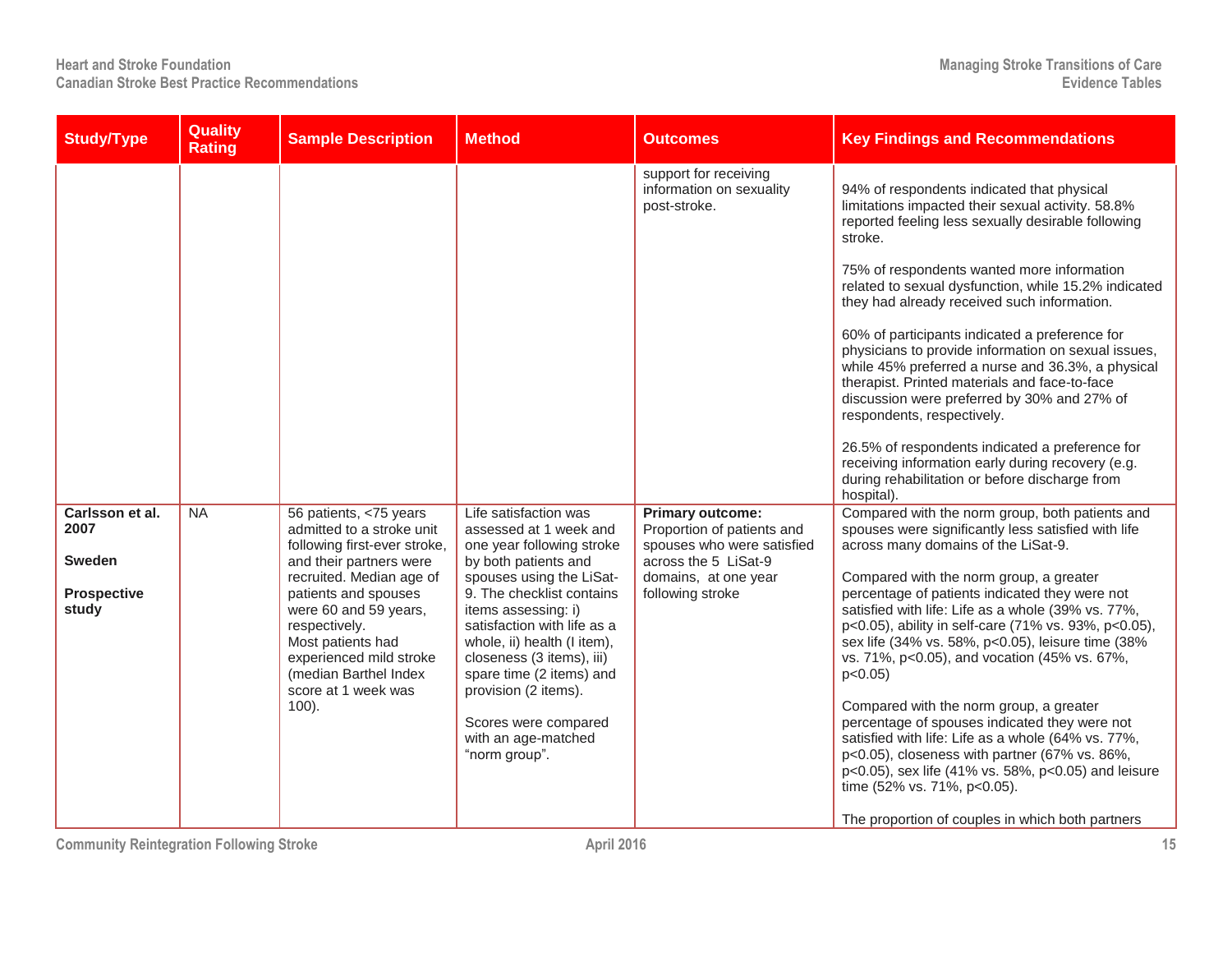| <b>Study/Type</b>                                                      | <b>Quality</b><br><b>Rating</b> | <b>Sample Description</b>                                                                                                                  | <b>Method</b>                                                                                                                                    | <b>Outcomes</b>                                                                    | <b>Key Findings and Recommendations</b>                                                                                                                                                                                                                                                                                                                                                                                                                                                                                                                                                                                                                                                                                                                                                         |
|------------------------------------------------------------------------|---------------------------------|--------------------------------------------------------------------------------------------------------------------------------------------|--------------------------------------------------------------------------------------------------------------------------------------------------|------------------------------------------------------------------------------------|-------------------------------------------------------------------------------------------------------------------------------------------------------------------------------------------------------------------------------------------------------------------------------------------------------------------------------------------------------------------------------------------------------------------------------------------------------------------------------------------------------------------------------------------------------------------------------------------------------------------------------------------------------------------------------------------------------------------------------------------------------------------------------------------------|
|                                                                        |                                 |                                                                                                                                            |                                                                                                                                                  |                                                                                    | agreed<br>they were satisfied was: leisure time 20%, sex life<br>25%, vocation/occupation 29%, life as a whole 30%,<br>finances 47%, social contacts 48%, relationship with<br>partner 60%, family life 66% and ability in self-care<br>66%.                                                                                                                                                                                                                                                                                                                                                                                                                                                                                                                                                    |
| Buzzelli et al.<br>1997<br><b>Italy</b><br><b>Prospective</b><br>study | <b>NA</b>                       | 72 patients (57 men and<br>15 women) admitted to a<br>single rehabilitation unit<br>following first-ever stroke.<br>Mean age was 64 years. | Patients and their<br>partners were<br>interviewed, separately at<br>one month and one year<br>following stroke, using a<br>structured interview | <b>Primary outcome:</b><br>Rates of decline in sexual<br>activity following stroke | At one year, 60 patients (83.3%) reported a decline<br>in sexual activity, while 8 patients and their partners<br>reported an increase in activity.<br>No association was found between gender or side of<br>lesion and decline in sexual activity. Duration of<br>marriage was the only variable significantly<br>predictive of weekly sexual performance. Age,<br>education, disability and depression were not<br>significant predictors. High levels of activity prior to<br>the stroke event did not predict maintenance of<br>sexual activity.<br>Variables associated with disruption of sexual<br>activity were: fear of relapse, belief that one must be<br>healthy to have a sex life and partner who is "turned<br>off" at the prospect of sexual activity with a "sick"<br>person". |

### **Driving**

| <b>Study/Type</b>                               | <b>Quality</b><br><b>Rating</b>             | <b>Sample Description</b> | <b>Method</b>           | <b>Outcomes</b>              | <b>Key Findings and Recommendations</b>             |  |  |  |  |
|-------------------------------------------------|---------------------------------------------|---------------------------|-------------------------|------------------------------|-----------------------------------------------------|--|--|--|--|
|                                                 | Assessing Fitness to Drive Following Stroke |                           |                         |                              |                                                     |  |  |  |  |
| Barco et al.                                    | <b>NA</b>                                   | 72 patients who had       | Development of a        | <b>Primary outcome:</b>      | 45 participants passed the road test, 27 failed.    |  |  |  |  |
| 2014                                            |                                             | been driving for at least | screening battery to    | (modified) Washington        |                                                     |  |  |  |  |
|                                                 |                                             | 10 years prior to stroke  | predict on-road driving | <b>University Road Test</b>  | A combination of the Snellgrove Maze Test and the   |  |  |  |  |
| <b>USA</b>                                      |                                             | with a NIHSS score of 0-  | performance.            |                              | Trail Making Test (part A) were the best predictors |  |  |  |  |
|                                                 |                                             | 13. Mean age was 59       |                         | Participants were evaluated  | of passing the on-road test.                        |  |  |  |  |
| <b>Cross-sectional</b>                          |                                             | years. Mean time from     | Off-road candidate      | when the referring physician |                                                     |  |  |  |  |
| <b>Community Reintegration Following Stroke</b> |                                             |                           | <b>April 2016</b>       |                              | 16                                                  |  |  |  |  |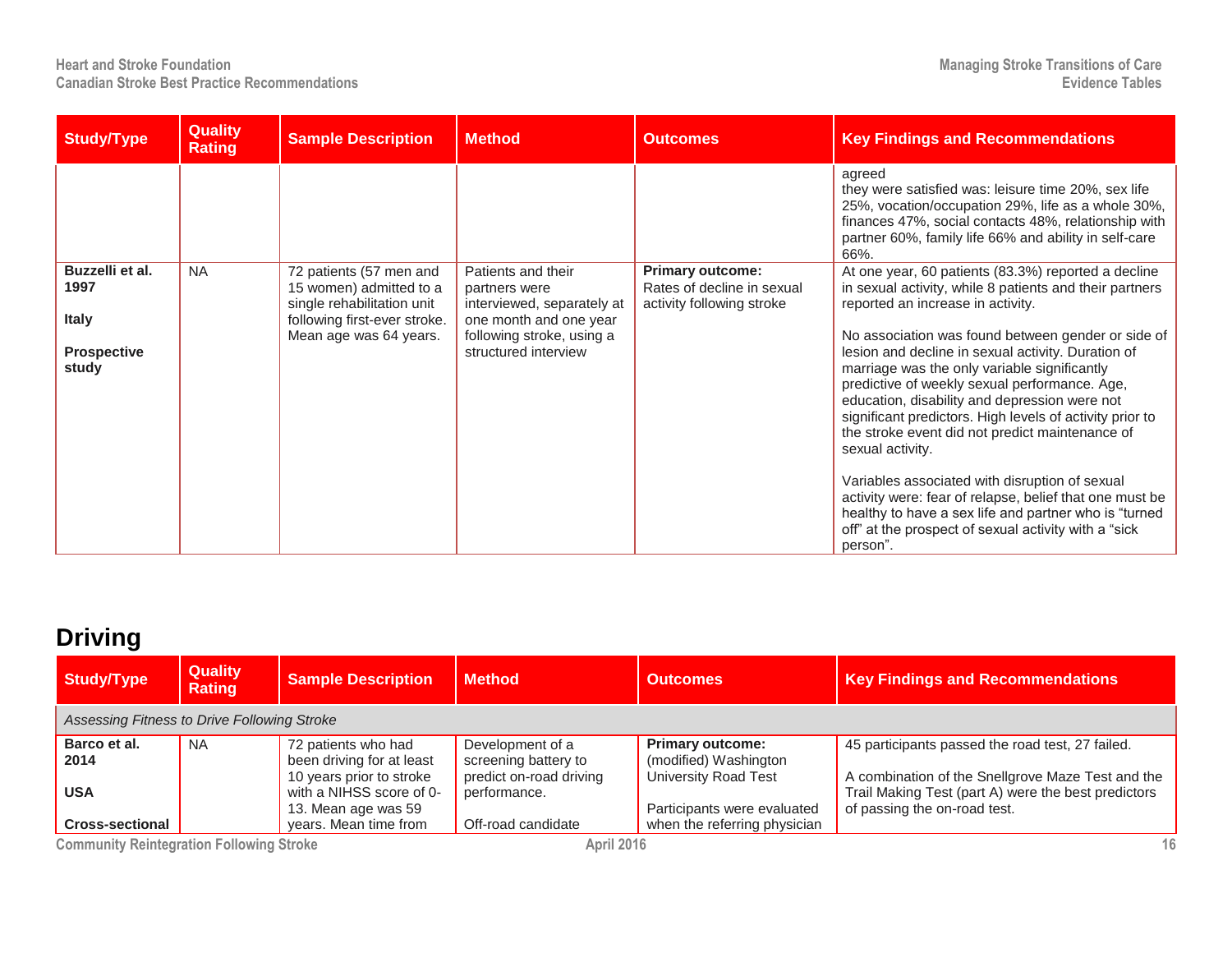| <b>Study/Type</b>                                                                                 | <b>Quality</b><br><b>Rating</b> | <b>Sample Description</b>                                                                                                                                                                                                                                                                                                                                            | <b>Method</b>                                                                                                                                                                                                                                                                                                                                               | <b>Outcomes</b>                                                                                                                                                                                                                                                                                                                                                    | <b>Key Findings and Recommendations</b>                                                                                                                                                                                                                                                                                                                                                                                                                                                                                                                                                                        |
|---------------------------------------------------------------------------------------------------|---------------------------------|----------------------------------------------------------------------------------------------------------------------------------------------------------------------------------------------------------------------------------------------------------------------------------------------------------------------------------------------------------------------|-------------------------------------------------------------------------------------------------------------------------------------------------------------------------------------------------------------------------------------------------------------------------------------------------------------------------------------------------------------|--------------------------------------------------------------------------------------------------------------------------------------------------------------------------------------------------------------------------------------------------------------------------------------------------------------------------------------------------------------------|----------------------------------------------------------------------------------------------------------------------------------------------------------------------------------------------------------------------------------------------------------------------------------------------------------------------------------------------------------------------------------------------------------------------------------------------------------------------------------------------------------------------------------------------------------------------------------------------------------------|
| study                                                                                             |                                 | stroke onset was 8.6<br>months                                                                                                                                                                                                                                                                                                                                       | predictors included<br>measures of vision,<br>cognition and upper and<br>lower-limb motor abilities                                                                                                                                                                                                                                                         | believed the patient was<br>clinically stable and ready to<br>participate in a driving<br>examination                                                                                                                                                                                                                                                              | ROC AUC=0.87, positive likelihood ratio=6.0, 95%<br>CI 1.7-21.1                                                                                                                                                                                                                                                                                                                                                                                                                                                                                                                                                |
| Devos et al.<br>2011<br><b>Belgium</b><br><b>Systematic</b><br><b>Review and</b><br>Meta-analysis | <b>NA</b>                       | 30 studies (1,919)<br>participants) that<br>assessed fitness to drive<br>in participants following a<br>stroke using an on-road<br>evaluation scored as<br>pass or fail.<br>The median time from<br>stroke onset was 8.8<br>months. Mean age of<br>participants ranged from<br>51.4 to 71 years                                                                      | Effect sizes (ES)<br>associated with the<br>determinants of driving<br>ability, were calculated<br>and pooled.<br>ES>0.8 were considered<br>clinically significant.<br>Potential candidate<br>variables included socio-<br>demographic, visual and<br>cognitive (perceptual,<br>attention, memory and<br>executive and higher order<br>planning) functions. | <b>Primary outcome:</b><br>Fitness to drive (pass/fail)                                                                                                                                                                                                                                                                                                            | Fitness to drive was not influenced by age, side of<br>lesion, time to driving examination, driving<br>experience, comorbidity, gender, education,<br>aphasia, motor function, or by visual, perceptual or<br>attention and memory functions.<br>Fitness to drive was influenced by 5 cognitive<br>measures (Cube Copy, Road Sign Recognition,<br>Compass, Stroke Drivers Screening Assessment<br>(SDSA), and Trail Making Test part B (TMT B).<br>Effect sizes ranged from 0.81-1.54. Predictive<br>accuracies ranged from 0.65-0.76<br>No off-road tests were found to determine crash risk<br>at follow-up. |
|                                                                                                   |                                 | Interventions to Improve Driving Skills Following stroke                                                                                                                                                                                                                                                                                                             |                                                                                                                                                                                                                                                                                                                                                             |                                                                                                                                                                                                                                                                                                                                                                    |                                                                                                                                                                                                                                                                                                                                                                                                                                                                                                                                                                                                                |
| George et al.<br>2014<br><b>USA</b><br><b>Cochrane</b><br><b>Review</b>                           | <b>NA</b>                       | 4 studies (n=245)<br>including participants<br>with all types of strokes,<br>levels of severity and at<br>all stages post stroke,<br>examining interventions<br>to improve driving skills.<br>Mean time from stroke to<br>recruitment ranged from<br>an average of 53 days to<br>1.4 years. Mean ages<br>were 54, 66, 67 and 68<br>years in the included<br>studies. | Interventions examined<br>included driving simulators<br>$(n=2)$ and skills<br>development using the<br>Dynavision device (n=1)<br>and Useful Field of View<br>training $(n=1)$ .<br>Control conditions<br>included no intervention<br>$(n=2)$ , and active<br>interventions to train<br>perceptual and cognitive<br>skills (n=2).                          | <b>Primary outcome:</b><br>Performance (pass/fail)<br>during on-road assessment<br><b>Secondary outcomes:</b><br>Visual attention, reaction<br>time, visual scanning, self-<br>efficacy, executive reasoning<br>ability, and tests of visual<br>perception, functional<br>measures, physical<br>measures of mobility,<br>strength and co-ordination,<br>and death. | No pooled analyses were conducted due to<br>heterogeneity.<br>There was no significant difference in the mean on-<br>road scores between groups at 6 months<br>(MD=15.0, 95% CI -4.6 34.6, p=0.13). Results from<br>a single trial included.<br>Participants in the intervention group had<br>significantly higher scores on road sign recognition<br>test (MD=1.69, 95% CI 0.51-2.87, p=0.0051).<br>Results from a single trial included.                                                                                                                                                                     |
|                                                                                                   |                                 |                                                                                                                                                                                                                                                                                                                                                                      | Mean total dose of the<br>interventions was 15<br>hours, with a mean<br>duration of 7.5 weeks).                                                                                                                                                                                                                                                             | Assessments were<br>conducted post intervention<br>and at 6 months                                                                                                                                                                                                                                                                                                 |                                                                                                                                                                                                                                                                                                                                                                                                                                                                                                                                                                                                                |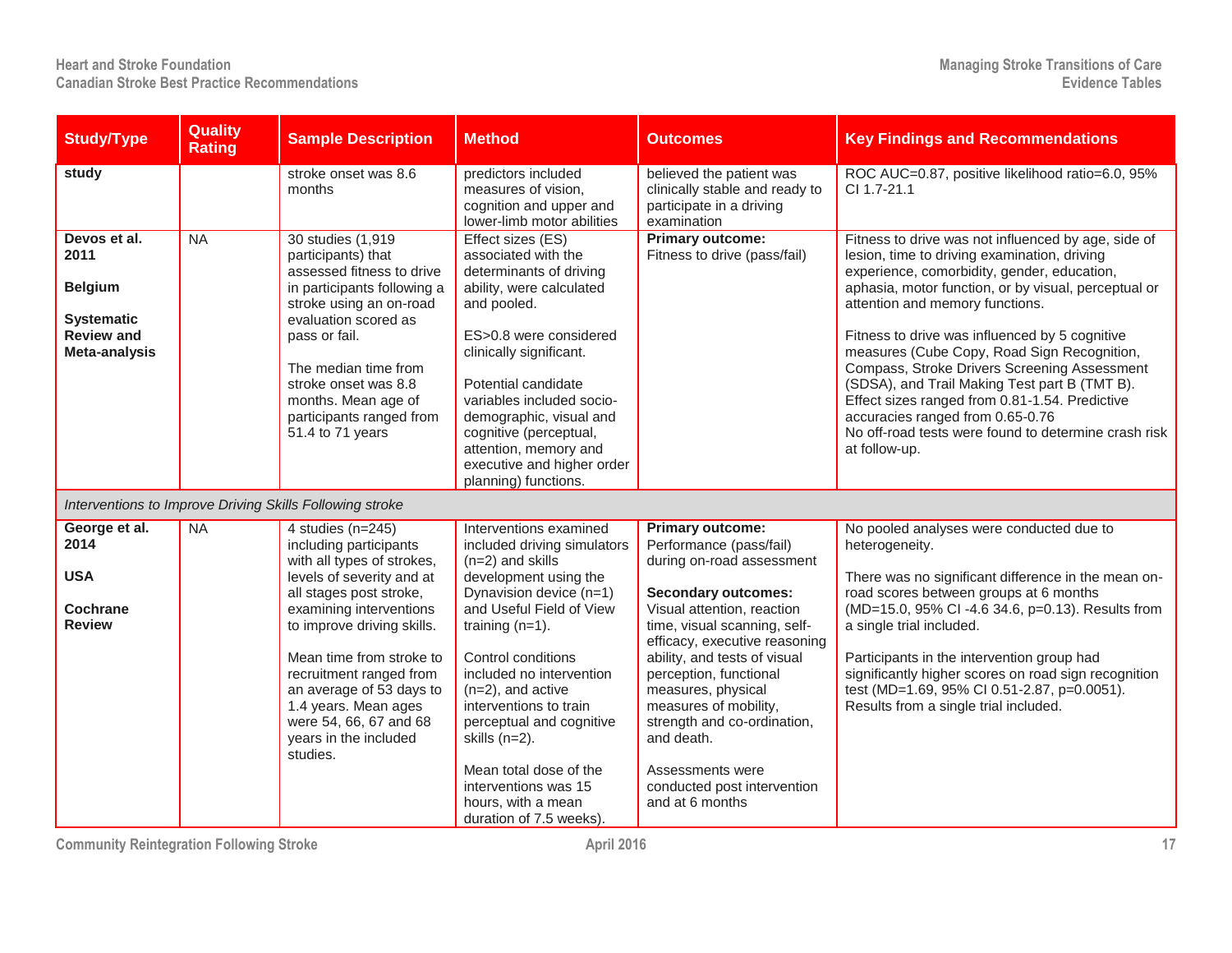#### **Heart and Stroke Foundation Managing Stroke Transitions of Care Canadian Stroke Best Practice Recommendations**

| <b>Study/Type</b>                                                                                       | <b>Quality</b><br><b>Rating</b>                                                      | <b>Sample Description</b>                                                                                                                                                                                                                                                                         | <b>Method</b>                                                                                                                                                                                                                                                                                                                        | <b>Outcomes</b>                                                                                                                                                                                                                                                                                                                                                                                                                                                                                                            | <b>Key Findings and Recommendations</b>                                                                                                                                                                                                                                                                                                                                                                                                                                                                                                                                                                                                                                                                                                                                                                                                                                                                                                                                                                                           |
|---------------------------------------------------------------------------------------------------------|--------------------------------------------------------------------------------------|---------------------------------------------------------------------------------------------------------------------------------------------------------------------------------------------------------------------------------------------------------------------------------------------------|--------------------------------------------------------------------------------------------------------------------------------------------------------------------------------------------------------------------------------------------------------------------------------------------------------------------------------------|----------------------------------------------------------------------------------------------------------------------------------------------------------------------------------------------------------------------------------------------------------------------------------------------------------------------------------------------------------------------------------------------------------------------------------------------------------------------------------------------------------------------------|-----------------------------------------------------------------------------------------------------------------------------------------------------------------------------------------------------------------------------------------------------------------------------------------------------------------------------------------------------------------------------------------------------------------------------------------------------------------------------------------------------------------------------------------------------------------------------------------------------------------------------------------------------------------------------------------------------------------------------------------------------------------------------------------------------------------------------------------------------------------------------------------------------------------------------------------------------------------------------------------------------------------------------------|
|                                                                                                         |                                                                                      |                                                                                                                                                                                                                                                                                                   | Sessions lasted an<br>average of 40-60 minutes<br>each.                                                                                                                                                                                                                                                                              |                                                                                                                                                                                                                                                                                                                                                                                                                                                                                                                            |                                                                                                                                                                                                                                                                                                                                                                                                                                                                                                                                                                                                                                                                                                                                                                                                                                                                                                                                                                                                                                   |
| Crotty &<br>George 2009<br><b>Australia</b><br><b>RCT</b>                                               | $CA: \Box$<br>Blinding:<br>Patient <b>E</b><br>Assessor <b>Ø</b><br>$ITT: \boxed{2}$ | 37 participants, recruited<br>from 4 rehabilitation<br>centres, who were<br>drivers prior to stroke<br>with no visual field<br>impairments, binocular<br>vision of minimum 6/12,<br>and a minimum of 1<br>month post stroke. Mean<br>age was 66 years.<br>Median of 84 days from<br>stroke onset. | Participants were<br>randomly allocated to<br>receive training with the<br>Dynavision training<br>system to train visuomotor<br>abilities (3 sessions per<br>week for $6$ weeks; $n=13$ )<br>or control (waitlist for the 6<br>weeks; n=13) group.                                                                                   | <b>Primary outcome:</b><br>Assessment of on-road<br>ability at 6 weeks.<br><b>Secondary outcomes:</b><br>Abilities in Response Time<br>Measures, Visual Scanning<br>Analyzer and Adelaide<br><b>Driving Self-Efficacy Scale</b><br>(ADSES).                                                                                                                                                                                                                                                                                | There were no significant difference in the on-road<br>assessment between groups (p=0.223).<br>There were no significant differences between<br>groups in any of the 3 secondary measures -<br>Abilities in Response Time Measures, Visual<br>Scanning Analyzer and ADSES.<br>Drop outs and loss to follow-up: n=7.                                                                                                                                                                                                                                                                                                                                                                                                                                                                                                                                                                                                                                                                                                               |
| Akinwuntan et<br>al. 2005<br>Devos et al.<br>2010<br>(5-year follow-<br>up)<br><b>USA</b><br><b>RCT</b> | $CA: \Box$<br>Blinding:<br>Patient <b>図</b><br>Assessor Ø<br>ITT: $\boxtimes$        | 83 patients admitted to a<br>rehabilitation hospital<br>who were within 3<br>months of first-ever<br>stroke and had been<br>driving prior to stroke.<br>Mean age was 54 years.<br>Mean time since stroke<br>was 53 days.                                                                          | Patients were randomly<br>allocated to receive driving<br>simulator-based training in<br>full-sized automatic gear<br>transmission car (15 hours<br>over 5 weeks at 1 hour per<br>day, three times a week;<br>n=42) or standardized<br>training by performing<br>driving related cognitive<br>tasks (control condition,<br>$n=41$ ). | <b>Primary outcomes:</b><br>Performance in the on-road<br>test and decision of driving<br>fitness at follow-up. Driving<br>fitness was classified as "fit<br>to drive", "temporarily unfit to<br>drive" or "unfit to drive"<br><b>Other measures: Visual</b><br>(monocular and binocular<br>vision acuity and the kinetic<br>vision test) and cognitive<br>tests (UFOV test and<br>components of the Stroke<br><b>Driver Screening</b><br>Assessment (SDSA)).<br>Assessments were<br>conducted at baseline and 6<br>months | There were no significant differences between<br>groups for any of the visual or cognitive at baseline,<br>post training or pre- post-training difference, except<br>for significantly greater pre- to post-training<br>improvement in the road sign recognition test<br>among participants in the intervention group<br>$(p=0.0007)$ .<br>Participants in both groups demonstrated significant<br>improvements from pre to post training<br>assessments.<br>Most subjects improved at least by one decision<br>level. At follow-up, 73% of participants in the<br>intervention group passed their on road assessment<br>and could continue driving, compared to 42% of<br>participants in the control group (p=0.03).<br>Drop outs and loss to follow-up: n=31.<br>5-year outcomes<br>More participants who had received simulator<br>training were considered fit to drive at 5-years (60%<br>vs. 48%, p=0.36). 44 patients completed all<br>assessments.<br>85% of those driving at 6 months continued to drive<br>at 5 years. |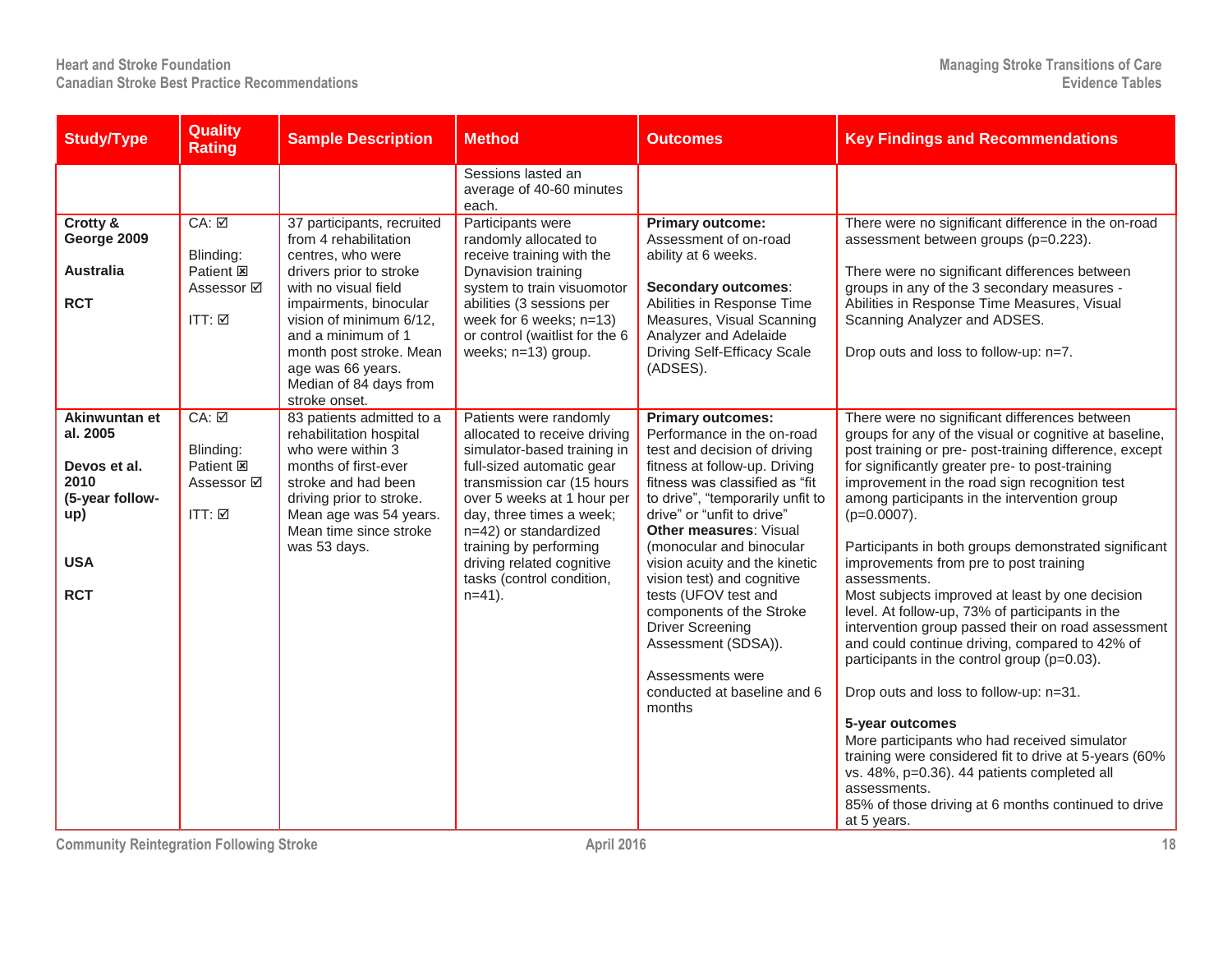**Heart and Stroke Foundation Managing Stroke Transitions of Care Canadian Stroke Best Practice Recommendations** 

| <b>Study/Type</b>                                | <b>Quality</b><br><b>Rating</b>                                                 | <b>Sample Description</b>                                                                                                                                                                                                                                                 | <b>Method</b>                                                                                                                                                                                                                                                                                                                                                                                                                                    | <b>Outcomes</b>                                                                                                                                                                                                                                                                                                                                                                                                                                                      | <b>Key Findings and Recommendations</b>                                                                                                                                                                                                                                                                                             |
|--------------------------------------------------|---------------------------------------------------------------------------------|---------------------------------------------------------------------------------------------------------------------------------------------------------------------------------------------------------------------------------------------------------------------------|--------------------------------------------------------------------------------------------------------------------------------------------------------------------------------------------------------------------------------------------------------------------------------------------------------------------------------------------------------------------------------------------------------------------------------------------------|----------------------------------------------------------------------------------------------------------------------------------------------------------------------------------------------------------------------------------------------------------------------------------------------------------------------------------------------------------------------------------------------------------------------------------------------------------------------|-------------------------------------------------------------------------------------------------------------------------------------------------------------------------------------------------------------------------------------------------------------------------------------------------------------------------------------|
|                                                  |                                                                                 |                                                                                                                                                                                                                                                                           |                                                                                                                                                                                                                                                                                                                                                                                                                                                  |                                                                                                                                                                                                                                                                                                                                                                                                                                                                      | Among drivers, there was no increased risk of<br>accident vs. pre-stroke; however, there was an<br>increased risk of self-reported traffic tickets<br>$(RR = 2.88)$                                                                                                                                                                 |
| Mazer et al.<br>2003<br><b>USA</b><br><b>RCT</b> | CA: ☑<br>Blinding:<br>Patient <b>E</b><br>Assessor <b>☑</b><br>$ITT: \boxtimes$ | 97 patients admitted to a<br>rehabilitation hospital or<br>referred to the driving<br>evaluation who drove<br>prior to stroke and had a<br>desire to return to driving.<br>Mean age was 66 years.<br>Participants were within<br>an average of 66-90 days<br>post stroke. | Patients were randomly<br>allocated to either the 20<br>training sessions using the<br>Useful Field of Vision<br>(UFOV) software tool,<br>which followed a standard<br>training protocol designed<br>according to participant's<br>pre-test evaluation (n=47)<br>or using same touch<br>screen as the intervention.<br>but which included<br>computer games that did<br>not require the same<br>aspects of speed of visual<br>processing (n=50). | Primary outcome: On-road<br>driving evaluation (passed,<br>failed, needed driving<br>lessons).<br><b>Secondary outcomes:</b><br>UFOV, complex reaction<br>timer, Motor-Free Visual<br>Perception Test, Single and<br>Dot Cancellation Tests,<br>Money Road Map Test of<br>Direction Sense, Trail<br>Making Tests Parts A and B,<br>Bells test, Charron test, and<br>Test of Everyday Attention<br>Assessments were<br>conducted at baseline and<br>post intervention | Following the intervention, there was no significant<br>between group difference in the proportion of<br>participants who passed the on-road driving<br>evaluation (39% vs. 32.6%, p=0.54).<br>There were no significant differences between<br>groups for any of the secondary outcomes.<br>Drop outs and loss to follow-up: n=13. |

#### **Return to Work**

| Study/Type                             | <b>Quality</b><br><b>Rating</b> | <b>Sample Description</b>                     | <b>Method</b>                                 | <b>Outcomes</b>                                         | <b>Key Findings and Recommendations</b>                                                          |  |  |  |
|----------------------------------------|---------------------------------|-----------------------------------------------|-----------------------------------------------|---------------------------------------------------------|--------------------------------------------------------------------------------------------------|--|--|--|
| Rates and predictors of return to work |                                 |                                               |                                               |                                                         |                                                                                                  |  |  |  |
| Wang et al. 2014                       | <b>NA</b>                       | 42 studies published<br>from 1974-2011 that   | Factors found to be<br>predictive of RTW were | <b>Primary outcome:</b><br>Factors that were positively | <b>Demographic variables:</b> younger age (<55 years)<br>was positively associated with RTW. The |  |  |  |
| <b>USA</b>                             |                                 | assessed factors<br>associated with return to | categorized according to<br>the ICF framework | and negatively associated<br>with RTW based on          | associations between RTW and gender, race,<br>ethnicity, education and marital status remain     |  |  |  |
| <b>Review</b>                          |                                 | work following stroke                         |                                               | quantitative and qualitative<br>data.                   | unclear. LOS may be a negative predictor of RTW,<br>but may be confounded by stroke severity.    |  |  |  |

**Community Reintegration Following Stroke** 19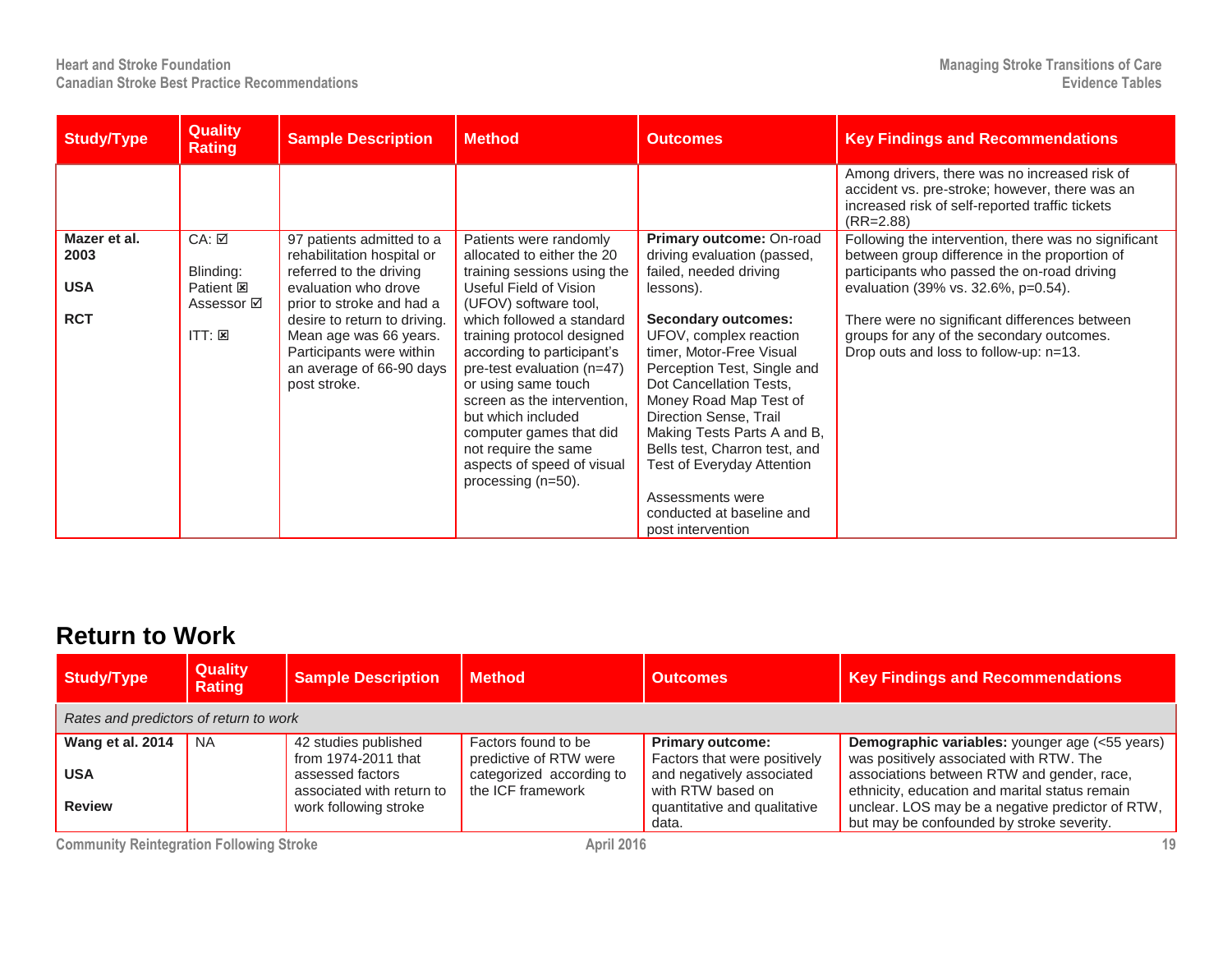| <b>Study/Type</b>                                                         | Quality<br><b>Rating</b> | <b>Sample Description</b>                                                                                                                                                                                                                                         | <b>Method</b>                                                                                                                                                                                                                                                                                                      | <b>Outcomes</b>                                                     | <b>Key Findings and Recommendations</b>                                                                                                                                                                                                                                                                                                                                                                                                                                                                                                                                                                                                                                                                                                                                                                                                                                                                                                                                                                              |
|---------------------------------------------------------------------------|--------------------------|-------------------------------------------------------------------------------------------------------------------------------------------------------------------------------------------------------------------------------------------------------------------|--------------------------------------------------------------------------------------------------------------------------------------------------------------------------------------------------------------------------------------------------------------------------------------------------------------------|---------------------------------------------------------------------|----------------------------------------------------------------------------------------------------------------------------------------------------------------------------------------------------------------------------------------------------------------------------------------------------------------------------------------------------------------------------------------------------------------------------------------------------------------------------------------------------------------------------------------------------------------------------------------------------------------------------------------------------------------------------------------------------------------------------------------------------------------------------------------------------------------------------------------------------------------------------------------------------------------------------------------------------------------------------------------------------------------------|
|                                                                           |                          |                                                                                                                                                                                                                                                                   |                                                                                                                                                                                                                                                                                                                    |                                                                     | Body structures: side and location of stroke have<br>not been found to be good predictors of RTW.<br>Body functions: stroke severity has been found to<br>be the factor that is most strongly (negatively)<br>associated with RTW.<br>Activity participation: higher ADL function, the<br>ability to walk and run and a good match between<br>current capabilities and job tasks are positively<br>associated with RTW.<br>Psychosocial and personal factors: strong family<br>support, stroke survivors who are realistic and<br>flexible in their vocational goals, value work and<br>are not fearful of failing are more likely to RTW.<br>Depression is a negative factor for RTW.<br>Environmental factors: the availability of<br>vocational services, a flexible work environment<br>and disability benefits were all positively associated<br>with RTW.<br>Job factors: white collar work, government<br>employer and wages that exceed disability<br>compensation levels are positive predictors of<br>RTW. |
| Hackett et al.<br>2012<br><b>Australia</b><br><b>Prospective</b><br>study | <b>NA</b>                | 441 patients, recruited<br>from 20 hospitals, aged<br>18-64 years, who had<br>sustained a stroke within<br>the previous 28 days.<br>Patients with aphasia or<br>cognitive impairment<br>were also eligible if a<br>proxy was available.<br>Mean age was 52 years. | Telephone interviews<br>were conducted to collect<br>data on depression,<br>anxiety, cognitive function,<br>cognitive status,<br>instrumental activities of<br>daily living and fatigue.<br>Information on the details<br>of paid work was also<br>collected.<br>A multivariable model was<br>developed to predict | Primary outcome: Returned<br>to paid work at 1 year post<br>stroke. | At the time of the stroke, 218 (52%) and 53 (13%)<br>participants were engaged in full-time and part-time<br>work, respectively.<br>By one-year post stroke, 202 (75%) persons had<br>returned to work.<br>Factors associated with increased odds of RTW<br>work were: independence in activities of daily living<br>at 28 days (OR=10.23, 95% CI 4.11-25.46), male<br>and female without illness that restricted activity<br>before stroke                                                                                                                                                                                                                                                                                                                                                                                                                                                                                                                                                                          |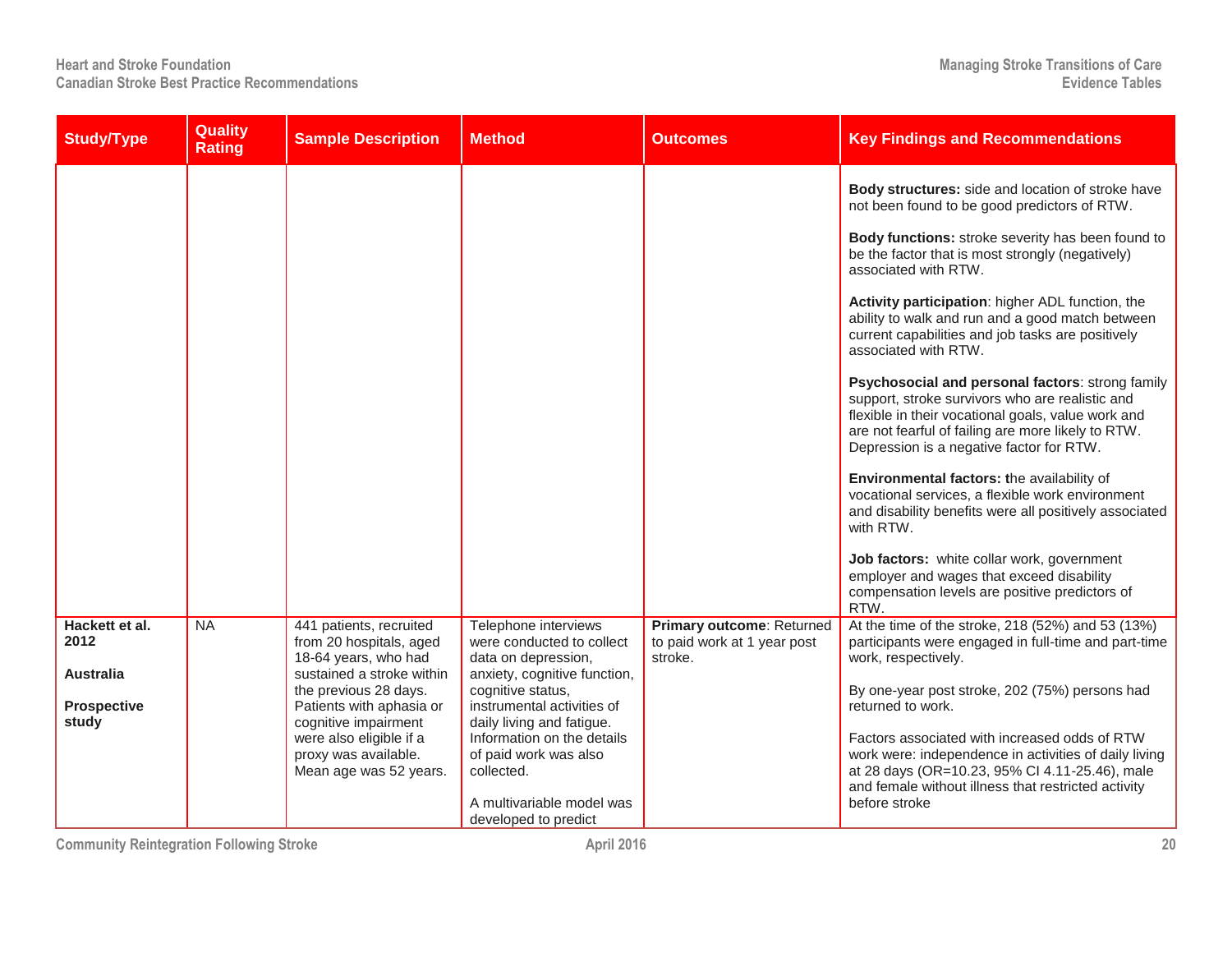| <b>Study/Type</b>                                                 | <b>Quality</b><br><b>Rating</b> | <b>Sample Description</b>                                                                                                                                                                                                                          | <b>Method</b>                                                                                                                                                                                                                                      | <b>Outcomes</b>                                                     | <b>Key Findings and Recommendations</b>                                                                                                                                                                                                                                                                                                                                                                                                                                                                                                                                                                                                                                                                                        |
|-------------------------------------------------------------------|---------------------------------|----------------------------------------------------------------------------------------------------------------------------------------------------------------------------------------------------------------------------------------------------|----------------------------------------------------------------------------------------------------------------------------------------------------------------------------------------------------------------------------------------------------|---------------------------------------------------------------------|--------------------------------------------------------------------------------------------------------------------------------------------------------------------------------------------------------------------------------------------------------------------------------------------------------------------------------------------------------------------------------------------------------------------------------------------------------------------------------------------------------------------------------------------------------------------------------------------------------------------------------------------------------------------------------------------------------------------------------|
|                                                                   |                                 |                                                                                                                                                                                                                                                    | independent factors<br>associated with RTW                                                                                                                                                                                                         |                                                                     | Factors associated with decreased odds of RTW<br>work were: no health insurance (OR=0.40, 95% CI<br>0.18-0.89) and increasing age (OR=0.94, 95% CI<br>$0.90 - 0.98$<br>Depression post-stroke was not a significant<br>predictor of return to work (OR=2.31, 95% CI 0.87-<br>$6.12$ ).                                                                                                                                                                                                                                                                                                                                                                                                                                         |
| Hannerz et al.<br>2011<br><b>Denmark</b><br>Prospective<br>study  | NA                              | 19,985 persons included<br>in the Danish<br>Occupational<br><b>Hospitalization Register</b><br>who were 20-57 years,<br>had sustained a stroke<br>(ischemic, SAH, ICH)<br>and were gainfully<br>employed in the year<br>preceding hospitalization. | Independent predictors of<br>gainful employment, two<br>years following stroke<br>were sought. Potential<br>variables included,<br>gender, age, diagnosis,<br>calendar year,<br>occupational class self-<br>employment and type of<br>municipality | <b>Primary outcome:</b><br>Return to work at 2 years<br>post stroke | 62.1% of participants were employed 2 years post<br>stroke.<br>Factors associated with an increased odds of RTW<br>were higher occupational class (compared with<br>persons in elementary occupations).<br>Factors associated with decreasing odds of RTW<br>were: stroke type (SAH OR=0.79, 95% CI 0.7-0.88<br>and ICH OR=0.39, 95% CI 0.35 to 0.43, compared<br>with cerebral infarction, the reference standard),<br>female (OR=0.79, 95% CI 0.74-0.84) and age 50-<br>57 years (OR=0.61, 95% CI 0.57-0.65, compared<br>with <50 years) and being self-employed<br>(OR=0.87, 95% CI 0.78-0.96).                                                                                                                             |
| Trygged et al.<br>2011<br><b>Sweden</b><br>Retrospective<br>study | <b>NA</b>                       | 7,081 patients, aged 40-<br>59 years who had been<br>discharged from hospital<br>following first-ever stroke<br>(SAH, infarction, ICH)<br>and who worked prior to<br>stroke. Patients with<br>ischemic heart disease<br>were excluded.             | The association between<br>return to work (1-4 years<br>post discharge) and<br>income and education<br>variables was examined<br>controlling for age, sex,<br>stroke subtype and length<br>of stay.                                                | <b>Primary outcome:</b><br>Return to work at 4 years<br>post stroke | 4,867 (69%) persons returned to work.<br>Independent predictors of RTW were higher levels<br>of education (compulsory vs. University RR=1.13,<br>95% CI 1.04-1.22) and higher income (1 <sup>st</sup> quartile<br>vs. 4 <sup>th</sup> RR=1.94, 95% CI 1.77-2.12). Compared<br>with patients who had sustained an infarction,<br>patients an SAH were more likely to RTW<br>(RR=1.27, 95% CI 1.17-1.38).<br>Increasing LOS was associated with a decreased<br>likelihood of RTW (RR=0.82, 95% CI 0.80-0.85 per<br>each 10-day increment).<br>Across the different categories of stroke type<br>(infarction, SAH and ICH) the odds of RTW were<br>all significantly increased with increasing levels of<br>education and income. |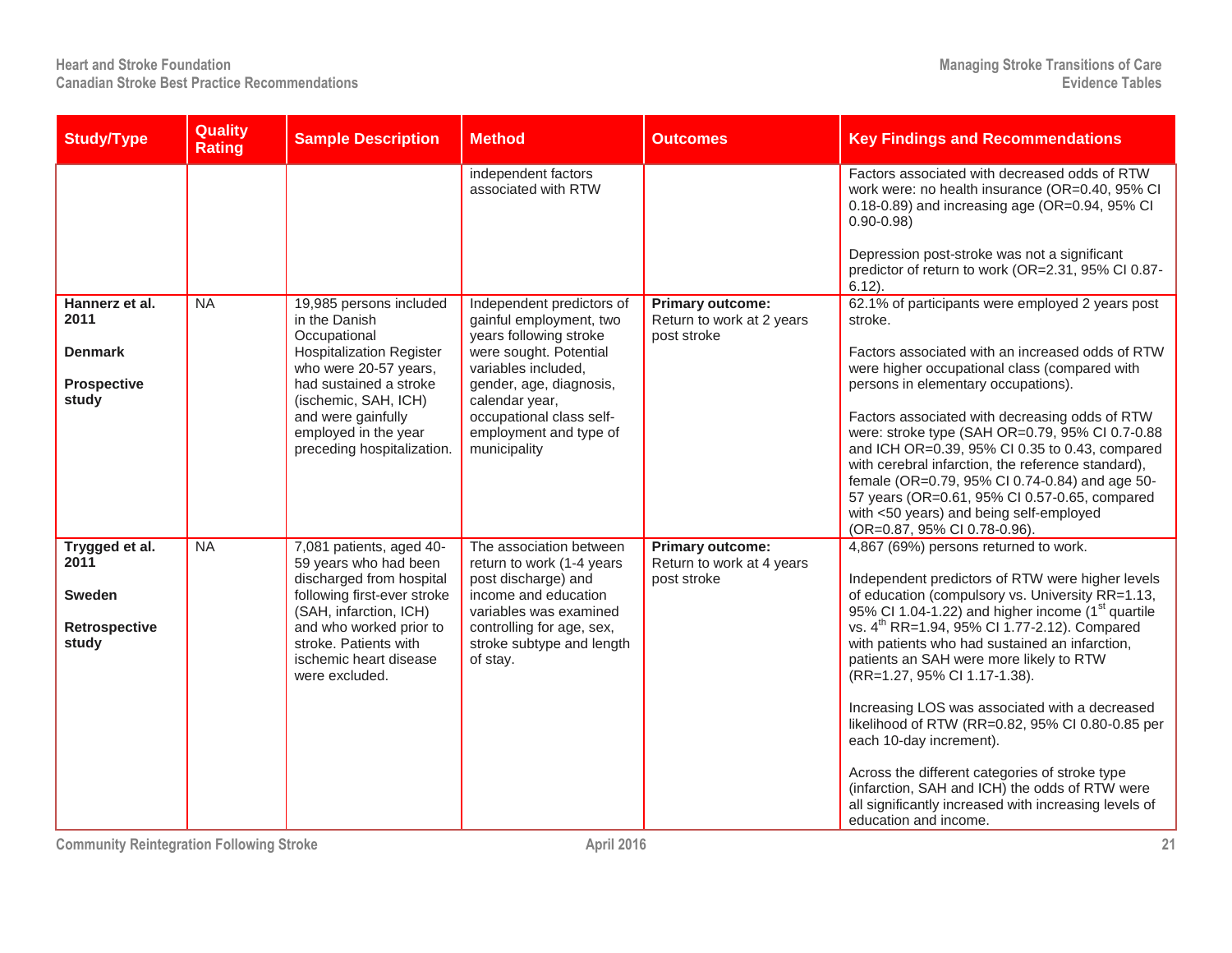| <b>Study/Type</b>                                         | <b>Quality</b><br><b>Rating</b>                                | <b>Sample Description</b>                                                                                                                                                                                                                       | <b>Method</b>                                                                                                                                                                                                                                                                                                                                                                                                                                                              | <b>Outcomes</b>                                                                                                                                                                                                                                                | <b>Key Findings and Recommendations</b>                                                                                                                                                                                                                                                                                                                                                                                                                                                                                                                                                                                                                                                          |
|-----------------------------------------------------------|----------------------------------------------------------------|-------------------------------------------------------------------------------------------------------------------------------------------------------------------------------------------------------------------------------------------------|----------------------------------------------------------------------------------------------------------------------------------------------------------------------------------------------------------------------------------------------------------------------------------------------------------------------------------------------------------------------------------------------------------------------------------------------------------------------------|----------------------------------------------------------------------------------------------------------------------------------------------------------------------------------------------------------------------------------------------------------------|--------------------------------------------------------------------------------------------------------------------------------------------------------------------------------------------------------------------------------------------------------------------------------------------------------------------------------------------------------------------------------------------------------------------------------------------------------------------------------------------------------------------------------------------------------------------------------------------------------------------------------------------------------------------------------------------------|
| Saeki et al. 2010<br>Japan<br><b>Prospective</b><br>study | <b>NA</b>                                                      | 325 patients recruited<br>from 21 hospitals<br>following first-ever<br>stroke, aged 15-64<br>years, who were actively<br>employed at the time of<br>stroke. Mean age was<br>55.1 years.                                                         | A multivariable model was<br>developed to predict<br>independent factors<br>associated with RTW.<br>Potential variables<br>included age, gender,<br>stroke subtype,<br>occupation (white- or<br>blue-collar), education<br>level, marriage, previous<br>alcohol consumption,<br>hypertension, side and<br>severity of hemiplegia,<br>higher cortical<br>dysfunctions (aphasia,<br>agnosia, and apraxia),<br>and ability to perform<br>ADLs (evaluated by<br>Barthel Index) | <b>Primary outcome:</b><br>Return to work at 18 months<br>post stroke                                                                                                                                                                                          | 138 persons (55%) had successfully returned to<br>work at 18 months.<br>Of the subjects who successfully returned to work,<br>50% returned to work within 100 days from stroke<br>onset.<br>Independent predictors of RTW were: male<br>(OR=3.24, 95% Cl 1.11-10.96), functional use of<br>the affected hand (OR=4.66, 95% CI 1.40-19.53)<br>and BI scores of 80-100 (OR=2.7, 95% CI 1.08-<br>7.03)                                                                                                                                                                                                                                                                                              |
| Interventions to increase return to work                  |                                                                |                                                                                                                                                                                                                                                 |                                                                                                                                                                                                                                                                                                                                                                                                                                                                            |                                                                                                                                                                                                                                                                |                                                                                                                                                                                                                                                                                                                                                                                                                                                                                                                                                                                                                                                                                                  |
| Ntsiea et al. 2014<br><b>South Africa</b><br><b>RCT</b>   | CA: ☑<br>Blinding:<br>Patient <b>E</b><br>Assessor ⊠<br>ITT: ☑ | 80 participants aged 18-<br>60 years who were<br>employed at the time of<br>stroke, were <8 weeks<br>since stroke onset, with<br>Barthel Index scores of<br>≥12. Mean age was 45<br>years. Mean duration<br>from stroke onset was<br>4.6 weeks. | Participants were<br>randomized to a 6-week<br>individualized workplace<br>intervention program<br>group $(n=40)$ or a control<br>group, which received<br>usual care (n=40).<br>The intervention program<br>included an assessment<br>component, designed to<br>evaluate perception,<br>visual discrimination,<br>sequencing ability,<br>numerical ability,<br>reasoning and language<br>ability, fine and gross<br>motor coordination, eye                               | <b>Primary outcome:</b><br>Return to work rates at 3<br>and 6 months post stroke<br><b>Secondary outcomes:</b><br>Barthel Index (BI), Modified<br>Rivermead Mobility Index,<br><b>Montreal Cognitive</b><br>Assessment (MoCA) and<br>Stroke Specific QoL Scale | At the time of stroke, 45% of participants were<br>employed in white collar professions, and 55% in<br>blue collar.<br>At 3 months more persons in the intervention group<br>had returned to work (27% vs. 12%, p=0.13). By 6<br>months, significantly more persons in the<br>intervention group had returned to work (60% vs.<br>20%, p<0.001).<br>Independent predictors of RTW were participation<br>in the intervention (OR=5.2, 95% Cl 1.8-15.0,<br>p=0.002), 6-month BI score (OR=1.7, 95% CI 1.1-<br>2.6, p=0.02), 6-month MoCA score (OR=1.3, 95%<br>CI 1.1-1.6, $p=0.02$ ) and left hemiplegia (OR=4.4,<br>95% Cl 1.5-12.5, p=0.005).<br>Persons who returned to work had significantly |
|                                                           |                                                                |                                                                                                                                                                                                                                                 | hand coordination,<br>measurement ability, and                                                                                                                                                                                                                                                                                                                                                                                                                             |                                                                                                                                                                                                                                                                | higher mean SS QoL scores at 6 months<br>compared with those who had not returned to work                                                                                                                                                                                                                                                                                                                                                                                                                                                                                                                                                                                                        |

**Community Reintegration Following Stroke** 22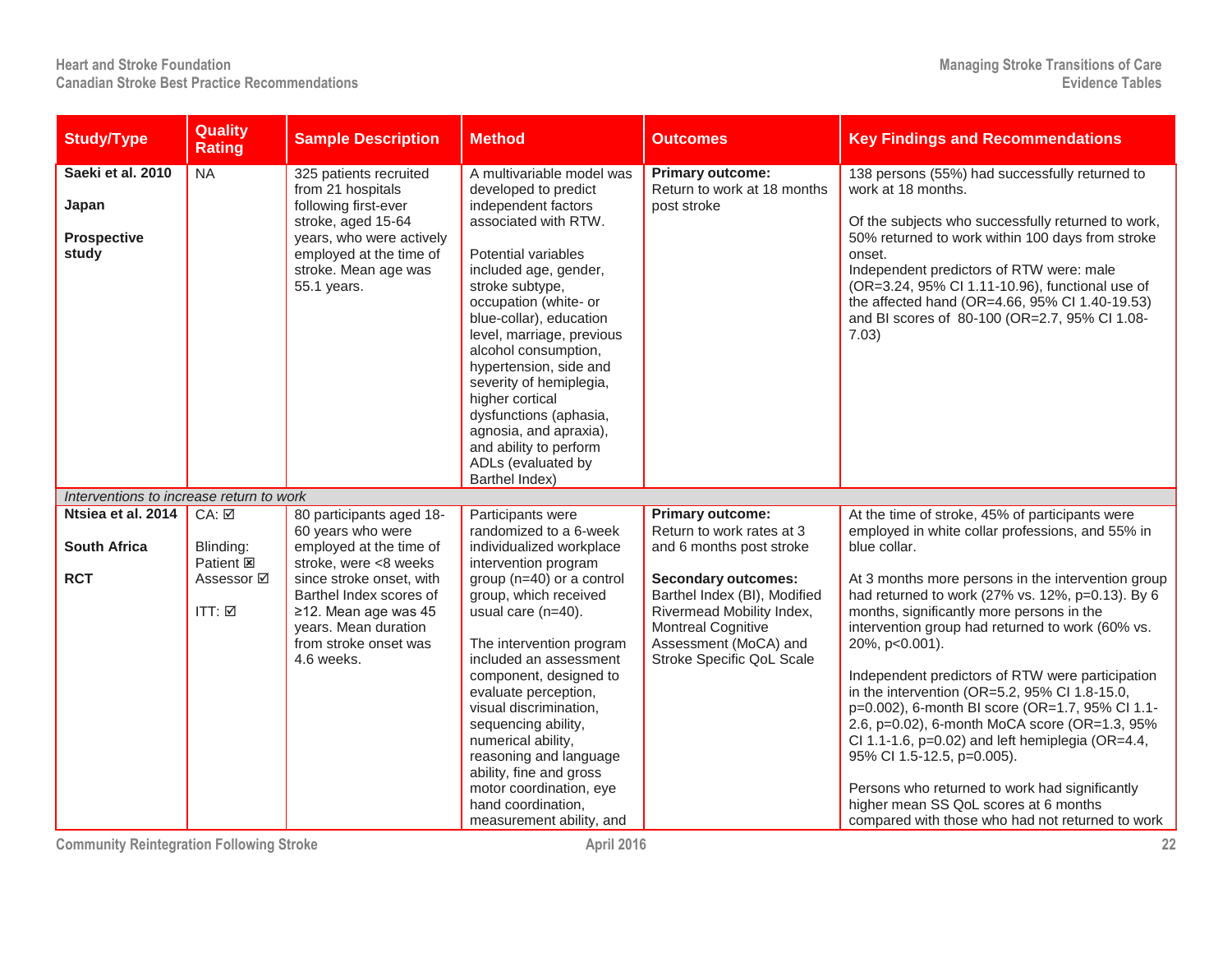| <b>Study/Type</b>                                                                             | <b>Quality</b><br><b>Rating</b> | <b>Sample Description</b>                                                                                                                                                                                                                       | <b>Method</b>                                                                                                                                                                                                                                                                                                                                                                                                                                                                                                                                                                                    | <b>Outcomes</b>                                 | <b>Key Findings and Recommendations</b>                                                                                                                                        |
|-----------------------------------------------------------------------------------------------|---------------------------------|-------------------------------------------------------------------------------------------------------------------------------------------------------------------------------------------------------------------------------------------------|--------------------------------------------------------------------------------------------------------------------------------------------------------------------------------------------------------------------------------------------------------------------------------------------------------------------------------------------------------------------------------------------------------------------------------------------------------------------------------------------------------------------------------------------------------------------------------------------------|-------------------------------------------------|--------------------------------------------------------------------------------------------------------------------------------------------------------------------------------|
|                                                                                               |                                 |                                                                                                                                                                                                                                                 | colour discrimination. It<br>also included input from<br>the employer or<br>supervisor to discuss and<br>develop a plan to<br>overcome identified<br>barriers.                                                                                                                                                                                                                                                                                                                                                                                                                                   |                                                 | $(227.9 \text{ vs. } 218.2, \text{ p=0.05}).$ There was no significant<br>difference in SS QoL scores between groups at 3<br>months.<br>Drop-outs and losses to follow-up: n=8 |
| <b>Baldwin &amp;</b><br>Brusco 2011<br><b>Australia</b><br><b>Systematic</b><br><b>Review</b> | <b>NA</b>                       | 6 retrospective studies<br>(n=477) including adults<br>of working age, which<br>examined rehabilitation<br>programs that included<br>vocational training post<br>stroke. Employment at<br>the time of stroke was<br>not an inclusion criterion. | Vocational rehabilitation<br>program were defined as<br>medical, psychological,<br>social, physical and/or<br>occupational rehabilitation<br>activities with the purpose<br>to return to work.<br>Components included in<br>at least one of the study's<br>programs were: worksite<br>and work trial<br>assessments, vocational<br>counselling, job placement<br>services, graded RTW<br>program, constraint-<br>induced movement<br>therapy.<br>Vocational rehabilitation<br>programs varied in the<br>setting, professionals<br>involved, duration of<br>program and type of<br>rehabilitation | <b>Primary outcome:</b><br>Return to work rates | Pre stroke vocation status was reported in 3<br>studies and ranged from 48% to 100%.<br>Following completion of the program, RTW rates<br>varied from 12% to 49%.              |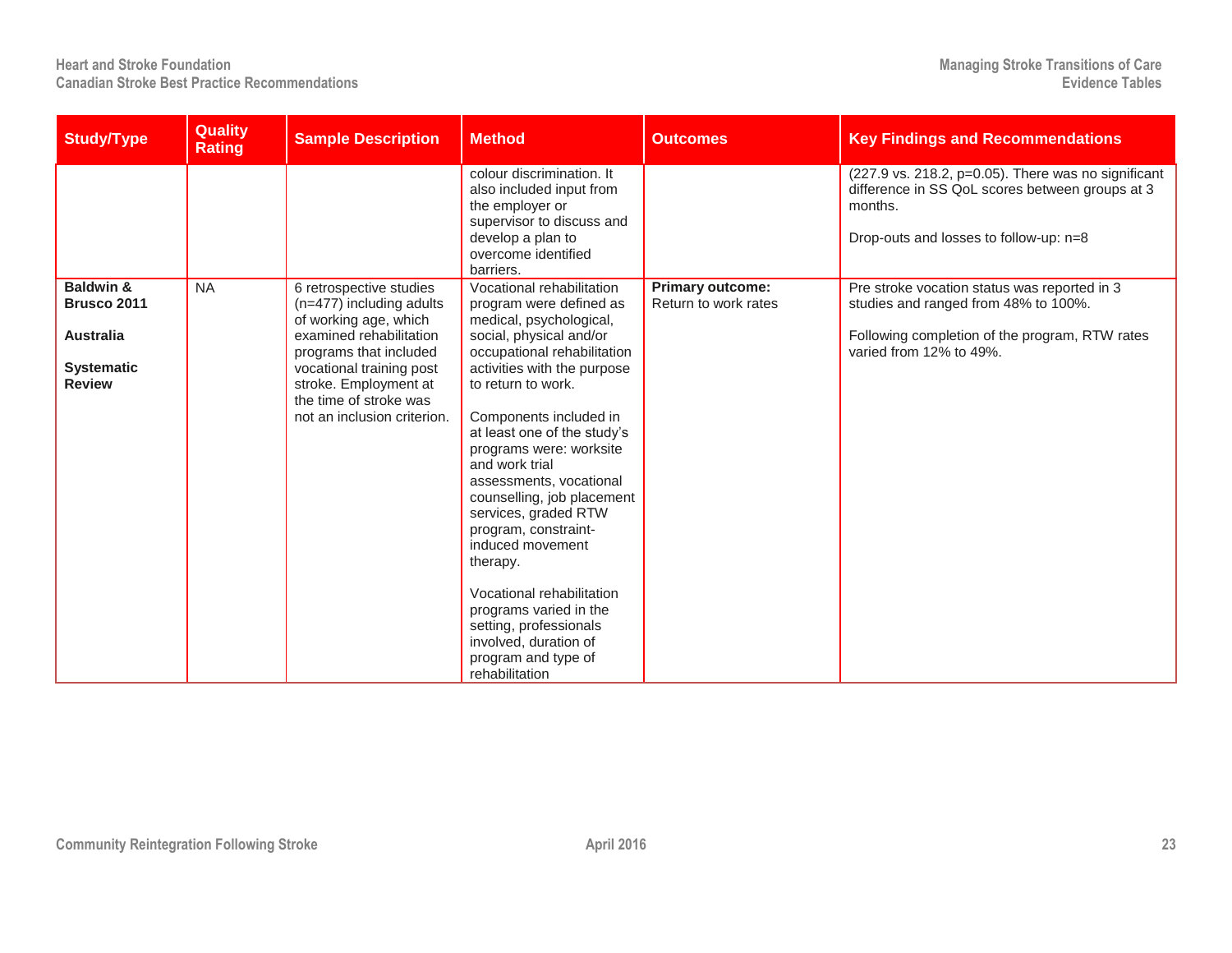#### **Reference List**

Akinwuntan AE, De WW, Feys H et al. Effect of simulator training on driving after stroke: a randomized controlled trial. *Neurol* 2005;65(6):843-850.

Baldwin C, Brusco NK. The effect of vocational rehabilitation on return-to-work rates post stroke: a systematic review. *Top Stroke Rehabil* 2011;18(5):562-572.

Barco PP, Wallendorf MJ, Snellgrove CA, et al. Predicting road test performance in drivers with stroke. *Am J Occup Ther* 2014;68:221-29.

Buzzelli S, di Francesco L, Giaquinto S et al. Psychological and medical aspects of sexuality following stroke. *Sex Disabil 1997*;15(4), 261-270.

Crotty M, George S. Retraining visual processing skills to improve driving ability after stroke. *Arch Phys Med Rehabil* 2009;90(12):2096-2102.

Desrosiers J, Noreau L, Rochette A, et al. Effect of a home leisure education program after stroke: a randomized controlled trial. *Arch Phys Med Rehabil* 2007;88:1095-100.

- Devos H, Akinwuntan AE, Nieuwboer A, et al. Effect of simulator training on fitness-to-drive after stroke: a 5-year follow-up of a randomized controlled trial. *Neurorehabil Neural Repair* 2010;24:843-50.
- Devos H, Akinwuntan AE, Nieuwboer A, Truijen S, Tant M, De WW. Screening for fitness to drive after stroke: a systematic review and meta-analysis. *Neurology* 2011;76(8):747- 756.

Drummond AER Walker MF. A randomized controlled trial of leisure rehabilitation after stroke. *Clin Rehabil 1995*;9:283-290.

George S, Crotty M, Gelinas I, Devos H. Rehabilitation for improving automobile driving after stroke. Cochrane Database of Systematic Reviews 2014, Issue 2. Art. No.: CD008357. DOI: 10.1002/14651858.CD008357.pub2.

Hackett ML, Glozier N, Jan S, Lindley R. Returning to paid employment after stroke: the Psychosocial Outcomes In StrokE (POISE) cohort study. *PLoS One* 2012;7(7):e41795.

Hannerz H, Holbaek PB, Poulsen OM, et al. A nationwide prospective cohort study on return to gainful occupation after stroke in Denmark 1996-2006. *BMJ Open* 2011;1:e000180.

Harrington R, Taylor G, Hollinghurst S, et al. A community-based exercise and education scheme for stroke survivors: a randomized controlled trial and economic evaluation. *Clin Rehabil* 2010;24:3-15.

- Huijbregts MPJ, Myers AM, Streiner D, & Teasell R. Implementation, process, and preliminary outcome evaluation of two community programs for persons with stroke and their care partners. *Top Stroke Rehabil* 2008;15:503-520.
- Jongbloed L, Morgan D. An investigation of involvement in leisure activities after a stroke. *Am J Occup Ther* 1991;45:420-27.
- Mazer BL, Sofer S, Korner-Bitensky N, Gelinas I, Hanley J, Wood-Dauphinee S. Effectiveness of a visual attention retraining program on the driving performance of clients with stroke. *Arch Phys Med Rehabil* 2003;84(4):541-550.
- Ntsiea M, Van AH, Lord S, et al. The effect of a workplace intervention programme on return to work after stroke: A randomised controlled trial. *Clin Rehabil* 2014; doi: 10.1177/0269215514554241.
- Parker CJ, Gladman JR, Drummond AE, et al. A multicentre randomized controlled trial of leisure therapy and conventional occupational therapy after stroke. TOTAL Study Group. Trial of Occupational Therapy and Leisure. *Clin Rehabil* 2001;15:42-52.

Saeki S, Toyonaga T. Determinants of early return to work after first stroke in Japan. *J Rehabil Med* 2010;42:254-58.

Stein J, Shafqat S, Doherty D, et al. Family member knowledge and expectations for functional recovery after stroke. *Am J Phys Med Rehabil* 2003;82:169-74.

Stein J, Hillinger M, Clancy C, Bishop L. Sexuality after stroke: patient counseling preferences. *Disabil Rehabil* 2013;25;1842-1847.

Trygged S, Ahacic K, Kareholt I. Income and education as predictors of return to working life among younger stroke patients. *BMC Public Health* 2011;11:742.